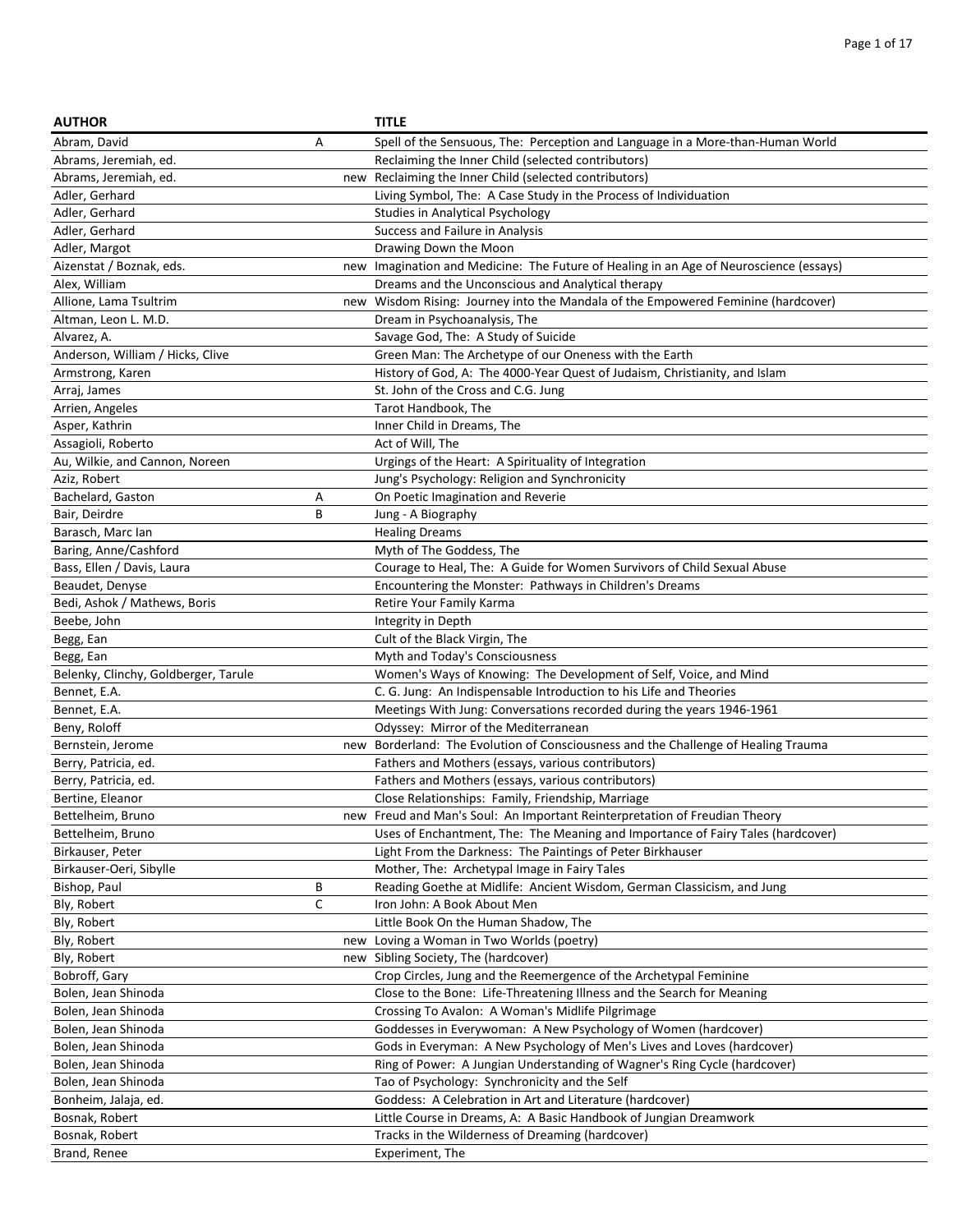| <b>AUTHOR</b>                        |    | <b>TITLE</b>                                                                                                 |
|--------------------------------------|----|--------------------------------------------------------------------------------------------------------------|
| Brann, Eva                           |    | World of the Imagination, The: Sum and Substance                                                             |
| Briffault, Robert                    |    | Mothers, The: Abridged from three volumes of the Original Work                                               |
| Brill, A. A., Editor and Translator  |    | Freud, Sigmund, The Basic Writings of                                                                        |
| Brome, Vincent                       |    | Jung, Man and Myth                                                                                           |
| Brunner, Cornelia                    | C  | Anima As Fate                                                                                                |
| Brussat, Frederic and Mary Ann       | D  | new Spiritual Literacy: Reading the Sacred in Everyday Life                                                  |
| Budge, E. A. Wallis                  |    | Egyptian Book of the Dead, The: The Papyrus of Ani                                                           |
| Burlingame, Lloyd                    |    | Blessing Well Disguised, A: A Blinded Artist's Inner Journey Out of the Dark                                 |
| Burt, Kathleen                       |    | Archetypes of the Zodiac                                                                                     |
| Butler, Bill                         |    | Dictionary of the Tarot                                                                                      |
| Byers, Kenneth                       |    | Man in Transition: His Role as Father, Son, Friend, and Lover                                                |
| Cadwell, Marion                      |    | We Met on the Sky Road: Mother and Myself                                                                    |
| Caldecott, Moyra                     |    | Women in Celtic Myth                                                                                         |
| Calvino, Italo                       |    | Castle of Crossed Destinies, The                                                                             |
| Cambray, Joseph                      |    | new Synchronicity: Nature and Psyche in an Interconnected Universe                                           |
| Campbell, Joseph                     |    | Hero With a Thousand Faces, The                                                                              |
| Campbell, Joseph                     |    | Inner Reaches of Outer Space                                                                                 |
| Campbell, Joseph                     |    | Masks of God: Creative Mythology                                                                             |
| Campbell, Joseph                     |    | Masks of God: Occidental Mythology                                                                           |
| Campbell, Joseph                     |    | Masks of God: Oriental Mythology                                                                             |
| Campbell, Joseph                     |    | Masks of God: Primitive Mythology                                                                            |
| Campbell, Joseph                     |    | Mythic Image, The (Reference Only)                                                                           |
| Campbell, Joseph                     |    | Myths to Live By                                                                                             |
| Campbell, Joseph                     |    | Power of Myth                                                                                                |
| Campbell, Joseph, Commentator        | D  | Complete Grimm's Fairy Tales, The                                                                            |
| Campbell, Joseph, ed.                | E  | Papers from the Eranos Yearbooks, Vol. 1: Spirit and Nature                                                  |
| Campbell, Joseph, ed.                |    | Papers from the Eranos Yearbooks, Vol. 2: The Mysteries                                                      |
| Campbell, Joseph, ed.                |    | Papers from the Eranos Yearbooks, Vol. 3: Man and Time                                                       |
| Campbell, Joseph, ed.                |    | Papers from the Eranos Yearbooks, Vol. 4: Spiritual Disciplines                                              |
| Campbell, Joseph, ed.                |    | Papers from the Eranos Yearbooks, Vol. 5: Man and Transformation                                             |
| Campbell, Joseph, ed.                |    | Papers from the Eranos Yearbooks, Vol. 6: The Mystic Vision                                                  |
| Campbell, Joseph, ed.                |    | Portable Jung, The                                                                                           |
| Capra, Fritjof                       |    | Tao of Physics                                                                                               |
| Caprio, Betsy                        |    | Mystery of Nancy Drew: Girl Sleuth On the Couch                                                              |
| Caprio, Betsy                        |    | Woman Sealed in the Tower                                                                                    |
| Caprio, Betsy / Hedberg, Thos        |    | At a Dream Workshop                                                                                          |
| Caprio, Betsy / Hedberg, Thos        |    | Coming Home: A Handbook for Exploring the Sanctuary Within                                                   |
| Carlson, Kathie                      |    | new Life's Daughter / Death's Bride: Inner Transformations through Demeter / Persephone                      |
| Carotenuto, Aldo                     |    | Kant's Dove: The History of Transference in Psychoanalysis                                                   |
| Carotenuto, Aldo                     |    | Secret Symmetry, A: Sabina Spielrein Between Jung and Freud                                                  |
| Carotenuto, Aldo                     |    | Spiral Way: A Woman's Healing Journey                                                                        |
| Carotenuto, Aldo                     |    | Vertical Labrynth, The: Individuation in Jungian Psychology                                                  |
| Carson, Joan, ed.                    |    | Arms of the Windmill, The: Essays in Analytical Psychology in Honor of Werner Engel                          |
| Carus, Carl Gustav                   |    | Psyche: On the Development of the Soul                                                                       |
| Cassirer, Ernst                      |    | Language and Myth                                                                                            |
| Cater, Nancy                         |    | Electra: Tracing a Feminine Myth through the Western Imagination                                             |
| Cavalli, Thom F                      |    | Alchemical Psychology: Old Recipes for Living in a New World                                                 |
| Cavalli, Thom F                      | E  | Embodying Osiris: The Secrets of Alchemical Transformation<br>Rebearths: Conversations with a World Ensouled |
| Chalquist, Craig                     | F. |                                                                                                              |
| Chinen, Allan B. M.D.                |    | In the Ever After: Fairy Tales and the Second Half of Life                                                   |
| Chinen, Allan B. M.D.                |    | Once Upon a Midlife: Classic Stories and Mythic Tales to Illuminate the Middle Years                         |
| <b>Chiron Publications</b>           |    | Dictionary of Greek and Roman Mythology                                                                      |
| Chodorow, Joan<br>Chodorow, Joan, ed |    | Dance Therapy and Depth Psychology                                                                           |
|                                      |    | Jung on Active Imagination                                                                                   |
| Christ, Carol<br>Churton, Tobias     |    | Diving Deep and Surfacing: Women Writers on Spiritual Quest<br>Gnostics, The                                 |
| Cirlot, J.E.                         |    | Dictionary of Symbols                                                                                        |
| Claremont De Castillejo, Irene       |    |                                                                                                              |
|                                      |    | Knowing Woman: A Feminine Psychology                                                                         |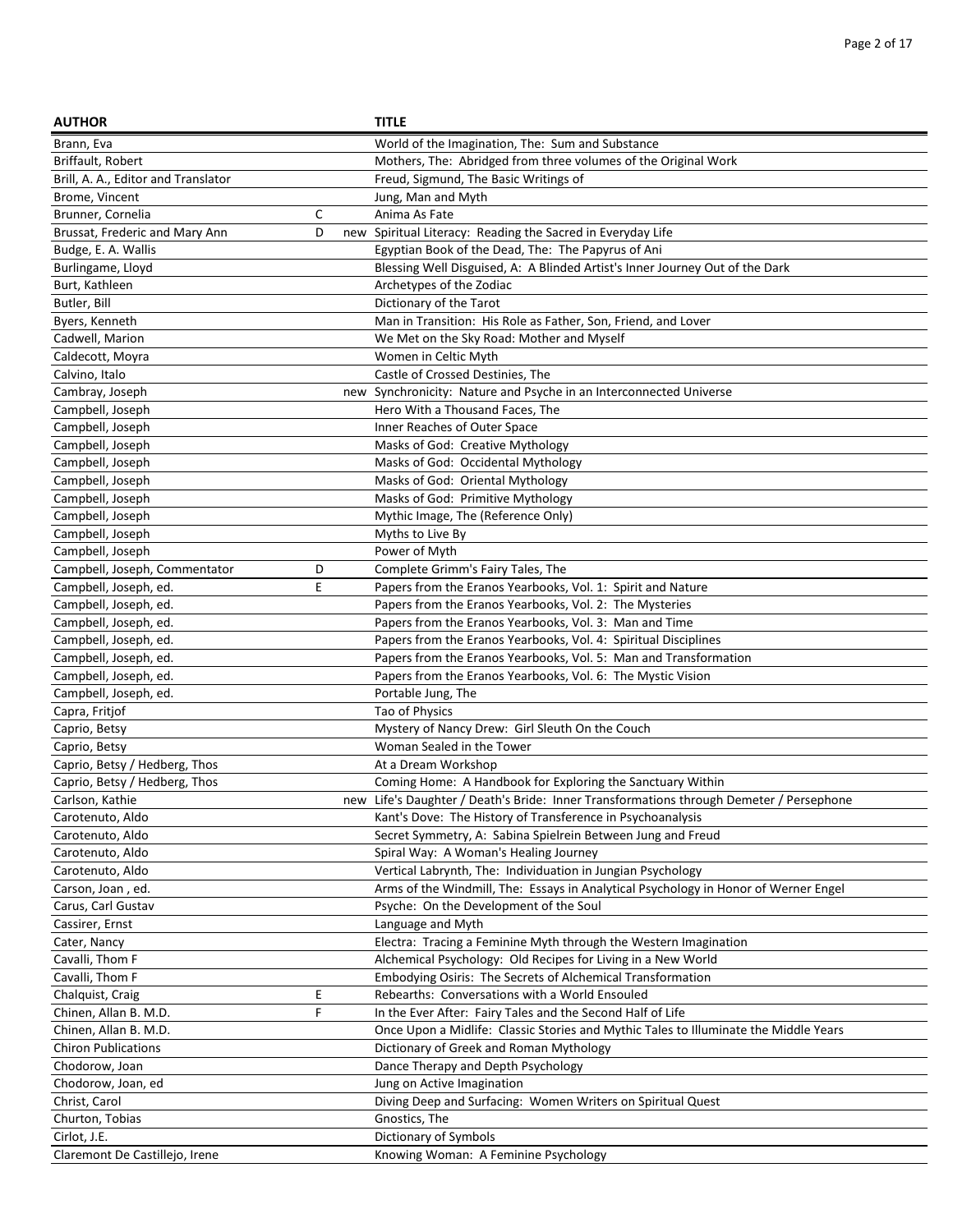| <b>AUTHOR</b>                          |   | <b>TITLE</b>                                                                                   |
|----------------------------------------|---|------------------------------------------------------------------------------------------------|
| Claremont De Castillejo, Irene         |   | Knowing Woman: A Feminine Psychology                                                           |
| Claxton, G., ed.                       |   | Beyond Therapy: The Impact of Eastern Religions on Psychological Theory and Practice           |
| Clift, Jean Dalby / Clift, Wallace     |   | Symbols of Transformation in Dreams                                                            |
| Clift, Wallace                         |   | Jung and Christianity: The Challenge of Reconciliation                                         |
| Colman, A. & L.                        |   | Father, The: Mythology and Changing Roles                                                      |
| Conger, John                           |   | Jung & Reich: The Body as Shadow                                                               |
| Corbett, Lionel                        |   | Psyche and the Sacred: Spirituality and the Sacred (autographed)                               |
| Corbett, Lionel                        |   | Religious Function of the Psyche, The                                                          |
| Corbett, Lionel                        |   | Religious Function of the Psyche, The                                                          |
| Corbett, Lionel                        |   | Sacred Cauldron, The: Psychotherapy as a Spiritual Practice                                    |
| Corbett, Lionel                        |   | Soul in Anguish, The: Psychotheraputic Approaches to Suffering                                 |
| Corbett, Lionel, et al, eds.           |   | Jung and Aging: Possibilities and Potentials for the Second Half of Life                       |
| Coukoulis, Peter                       |   | Guru, Psychotherapist and Self (hardcover) (autographed)                                       |
| Cousineau, Phil                        |   | Soul Moments: Marvelous Stories of Synchronicity                                               |
| Covington, Stephanie / Beckett, Liana  |   | Leaving the Enchanted Forest: The Path from Relationship Addiction to Intimacy                 |
| Cowan, Lyn                             |   | Portrait of the Blue Lady: The Character of Melancholy                                         |
| Coward, Harold                         |   | Jung and Eastern Thought                                                                       |
| Cox, David                             |   | Modern Psychology: The Teachings of Carl Gustav Jung                                           |
| Craig, Louise M.D.                     |   | Descent to Wholeness: Joli's Story: The Archetypal Healing of Multiple Personalities           |
| Crewdson, John                         |   | By Silence Betrayed: Sexual Abuse of Children in America                                       |
| Croft, Diane                           |   | Unseen Partner, The: Love and Longing in the Unconscious                                       |
| Cruz, Leonard, and Buser, Steven, eds. | F | Clear and Present Danger: Narcissim in the Era of Donald Trump                                 |
| Dallett, Janet O.                      | G | Saturday's Child: Encounters with the Dark Gods                                                |
| Daly, Mary                             |   | Beyond God the Father                                                                          |
| Damery and Lowinsky, eds.              |   | Marked By Fire: Stories of the Jungian Way                                                     |
| Damery, Patricia                       |   | Farming Soul: A Tale of Initiation                                                             |
| Damery, Patricia                       |   | Snakes: A Novel                                                                                |
| Damon, S. Foster                       |   | Blake's Job: William Blake's Illustrations of the Book of Job                                  |
| Daniels, Michael                       |   | Self-discovery the Jungian Way: The Watchword Technique                                        |
| Daniels, Michael                       |   | Self-discovery the Jungian Way: The Watchword Technique                                        |
| Davidson, Gustav                       |   | Dictionary of Angels                                                                           |
| Davis, John                            |   | Diamond Approach, The: An Introduction to the Teachings of A. H. Almaas                        |
| De Chardin, Pierre Tielhard            |   | Phenomenon of Man                                                                              |
| De Laszlo, Violet                      |   | Basic Writings of C.G. Jung, The (hardcover)                                                   |
| De Laszlo, Violet, ed.                 |   | Psyche & Symbol: A Selection from the Writings of C.G. Jung (see also Jung)                    |
| Debecker, Raymond                      |   | Understanding of Dreams, The: And Their Influence on the History of Man                        |
| Dening, Sarah                          |   | Mythology of Sex, The (hardcover)                                                              |
| Dennis, Sandra Lee                     |   | new Embrace of the Daimon: Sensuality and Integration of Forbidden Imagery in Depth Psychology |
| Donfrancesco, Francesco                |   | Soul-Making: Interweaving Art and Analysis                                                     |
| Donn, Linda                            |   | Freud and Jung: Years of Friendship, Years of Loss                                             |
| Dossey, Larry M.D.                     |   | Healing Words: The Power of Prayer and the Practice of Medicine                                |
| Doty, William                          |   | Mythography: The Study of Myths and Rituals                                                    |
| Douglas, Claire                        |   | Translate This Darkness: The Life of Christiana Morgan                                         |
| Douglas, Claire                        | G | Woman in the Mirror: Analytical Psychology and the Feminine                                    |
| Dourley, John P.                       | н | Illness That We Are, The: A Jungian Critique of Christianity                                   |
| Dourley, John P.                       |   | Love, Celibacy and the Inner Marriage                                                          |
| Dourley, John P.                       |   | Paul Tillich, Carl Jung, and the Recovery of Religion                                          |
| Dourley, John P.                       |   | Psyche as Sacrament, The: A Comparative Study of C. G. Jung and Paul Tillich                   |
| Dowling, Collette                      |   | Cinderella Complex, The: Woman's Hidden Fear of Independence                                   |
| Downing, Christine                     |   | Goddess, The: Mythological Images of the Feminine                                              |
| Downing, Christine                     |   | Gods in Our Midst: Mythological Images of the Masculine: A Woman's View                        |
| Downing, Christine                     |   | Journey Through Menopause: A Personal Rite of Passage                                          |
| Downing, Christine                     |   | Myths and Mysteries of Same-Sex Love                                                           |
| Downing, Christine                     |   | Psyche's Sisters: Re-Imagining the Meaning of Sisterhood                                       |
| Downing, Christine, ed.                |   | new Mirrors of the Self: Archetypal Images That Shape Your Life (essays)                       |
| Duerk, Judith                          |   | Circle of Stones: Woman's Journey To Herself                                                   |
| Dunne, Carrin                          |   | Behold Woman: A Jungian Approach to Feminist Theology                                          |
| Dunne, Claire                          |   | Carl Jung: Wounded Healer of the Soul                                                          |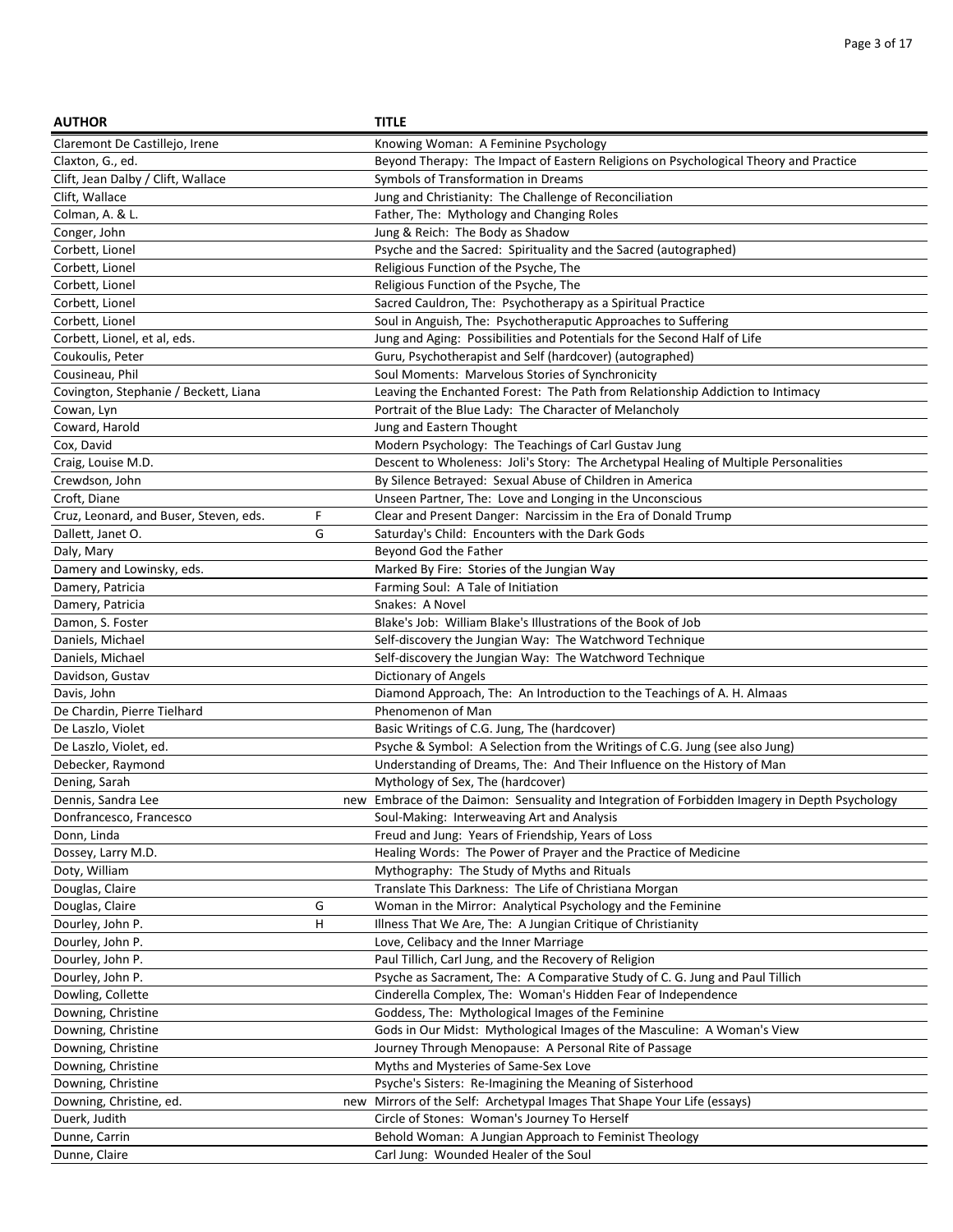| <b>AUTHOR</b>           |     | <b>TITLE</b>                                                                                   |
|-------------------------|-----|------------------------------------------------------------------------------------------------|
| Edinger, Edward F.      |     | Aion Lectures, The: Exploring the Self in C. G. Jung's Aion                                    |
| Edinger, Edward F.      |     | Aion Lectures, The: Exploring the Self in C. G. Jung's Aion                                    |
| Edinger, Edward F.      |     | Anatomy of the Psyche: Alchemical Symbolism in Psychotherapy                                   |
| Edinger, Edward F.      |     | Anatomy of the Psyche: Alchemical Symbolism in Psychotherapy                                   |
| Edinger, Edward F.      |     | Archetype of the Apocalypse: A Jungian Study of the Book of Revelation (hardcover)             |
| Edinger, Edward F.      |     | Archetype of the Apocalypse: A Jungian Study of the Book of Revelation (hardcover)             |
| Edinger, Edward F.      |     | Bible and the Psyche, The: Individuation Symbolism in the Old Testament                        |
| Edinger, Edward F.      |     | Bible and the Psyche, The: Individuation Symbolism in the Old Testament                        |
| Edinger, Edward F.      |     | Christ as Paradigm of Individuating Ego                                                        |
| Edinger, Edward F.      |     | Christ as Paradigm of Individuating Ego                                                        |
| Edinger, Edward F.      |     | Christian Archetype, The: A Jungian Commentary on the Life of Christ                           |
| Edinger, Edward F.      |     | Christian Archetype, The: A Jungian Commentary on the Life of Christ                           |
| Edinger, Edward F.      |     | Creation of Consciousness, The                                                                 |
| Edinger, Edward F.      |     | Creation of Consciousness, The                                                                 |
| Edinger, Edward F.      |     | Creation of Consciousness, The                                                                 |
| Edinger, Edward F.      |     | Ego and Archetype                                                                              |
| Edinger, Edward F.      |     | Ego and Archetype (hardcover)                                                                  |
| Edinger, Edward F.      |     | Ego and Self - The Old Testament Prophets from Isaiah to Malachi                               |
| Edinger, Edward F.      |     | Encounter With the Self: A Jungian Commentary on Blake's Illustrations of Job                  |
| Edinger, Edward F.      | н   | Encounter With the Self: A Jungian Commentary on Blake's Illustrations of Job                  |
| Edinger, Edward F.      |     | Goethe's Faust: Notes for a Jungian Commentary                                                 |
| Edinger, Edward F.      |     | Living Psyche, The: A Jungian Analysis in Pictures                                             |
| Edinger, Edward F.      |     | Melville's Moby Dick: An American Nekyia                                                       |
| Edinger, Edward F.      |     | Mysterium Lectures, The: A Journey through C. G. Jung's Mysterium Coniunctionis                |
| Edinger, Edward F.      |     | Mysterium Lectures, The: A Journey through C. G. Jung's Mysterium Coniunctionis                |
| Edinger, Edward F.      |     | Mystery of the Coniunctio, The: Alchemical Image of Individuation                              |
| Edinger, Edward F.      |     | New God Image, The: Evolution of the Western God Image                                         |
| Edinger, Edward F.      |     | Psyche in Antiquity, The: Book 1: Early Greek Philosophy                                       |
| Edinger, Edward F.      |     | Psyche in Antiquity, The: Book 2: Gnosticism and Early Christianity                            |
| Edinger, Edward F.      |     | Quadrant: An Outline of Analytical Psychology (pamphlet)                                       |
| Edinger, Edward F.      |     | Transformation of Libido: A Seminar on C. G. Jung's Symbols of Transformation                  |
| Edinger, Edward F.      |     | Transformation of Libido: A Seminar on C. G. Jung's Symbols of Transformation                  |
| Edinger, Edward F.      |     | Transformation of the God Image: An Elucidation of Jung's Answer to Job                        |
| Edinger, Edward F.      |     | Transformation of the God Image: An Elucidation of Jung's Answer to Job                        |
| Edinger, Edward F.      |     | Transformation of the God Image: An Elucidation of Jung's Answer to Job                        |
| Edwards, Lee R.         |     | Psyche as Hero: Female Heroism and Fictional Form (hardcover)                                  |
| Eisler, Riane           |     | Chalice and the Blade, The: Our History, Our Future                                            |
| Eliade, Mircea          |     | Forge and the Crucible, The: The Origins and Structures of Alchemy                             |
| Eliade, Mircea          |     | Images and Symbols: Studies in Religious Symbolism                                             |
| Eliade, Mircea          |     | Myth of the Eternal Return: Or, Cosmos and History                                             |
| Eliade, Mircea          |     | Myths, Dreams and Mysteries: The Encounter between Contemporary Faiths and Archaic Realities   |
| Eliade, Mircea          |     | Sacred and the Profane, The: The Nature of Religion                                            |
| Ellenberger, Henri      | new | Discovery of the Unconscious, The: The History and Evolution of Dynamic Psychiatry (hardcover) |
| Estes, Clarissa Pinkola |     | new Gift of Story, The: A Wise Tale About What is Enough (hardcover)                           |
| Estes, Clarissa Pinkola |     | Women Who Run With the Wolves                                                                  |
| Estes, Clarissa Pinkola |     | Women Who Run With the Wolves (hardcover)                                                      |
| Evans, Richard          |     | Jung On Elementary Psychology: A Discussion between C. G. Jung and Richard Evans               |
| Evans-Wentz, W.Y., ed.  |     | Tibetan Book of the Great Liberation: Or the Method of Realizing Nirvana                       |
| Field, Joanna           |     | Experiment in Leisure, An                                                                      |
| Fierz-David, Linda      |     | Women's Dionysian Initiation: The Villa of Mysteries in Pompeii (reference only)               |
| Fordham, Frieda         |     | Introduction to Jung's Psychology, An                                                          |
| Fordham, Michael        |     | Children As Individuals                                                                        |
| Fossum / Mason          | J   | Facing Shame: Families in Recovery                                                             |
| Frantz, Gilda           |     | Sea Glass: A Jungian Analyst's Exploration of Suffering and Individuation                      |
| Frazer, James           |     | Golden Bough, The: A Study in Magic and Religion                                               |
| Freud, Sigmund          |     | Future of an Illusion (hardcover)                                                              |
| Freud, Sigmund          | new | Interpretation of Dreams, The (hardcover)                                                      |
| Frey-Rohn, Roliane      |     | From Freud to Jung: A Comparative Study of the Psychology of the Unconscious (hardcover)       |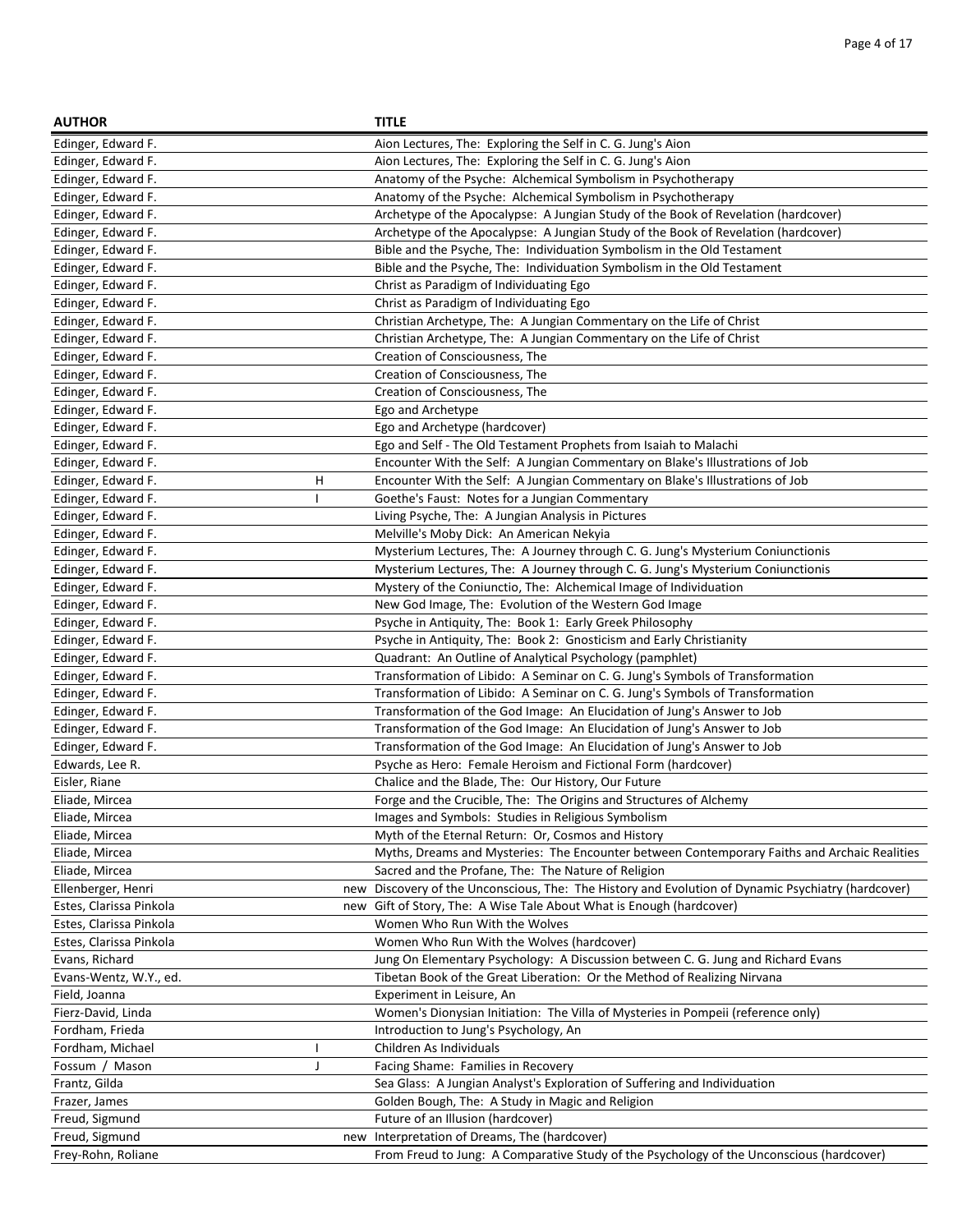| <b>AUTHOR</b>                     |     | <b>TITLE</b>                                                                             |
|-----------------------------------|-----|------------------------------------------------------------------------------------------|
| Funk & Wagnalls                   |     | Standard Dictionary of Folklore, Mythology, and Legend (hardcover)                       |
| Gadon, Elinor W.                  |     | Once and Future Goddess, The: A Symbol for Our Time                                      |
| Galipeau, Steven A.               |     | Transforming Body and Soul: Theraputic Wisdom in the Gospel Healing Stories (hardcover)  |
| Gallegos, Eligio Stephen          |     | Personal Totem Pole, The: Animal Imagery, the Chakras, and Psychotherapy                 |
| Garfield, Patricia                |     | new Healing Power of Dreams                                                              |
| Garfield, Patricia                |     | new Pathway to Ecstasy: The Way of the Dream Mandala                                     |
| Garfield, Patricia                |     | new Women's Bodies, Women's Dreams                                                       |
| Gellert, Michael                  |     | Divine Mind, The: Exploring the Psychological History of God's Inner Journey (hardcover) |
| Gellert, Michael                  |     | Fate of America, The: An Inquiry into National Character                                 |
| Gellert, Michael                  |     | Still Good Hand of God, The: The Magic and Mystery of the Unconscious Mind               |
| Gellert, Michael                  |     | Way of the Small, The: Why Less is Truly More                                            |
| Gerzon, Mark                      | J   | Coming Into Our Own: Understanding the Adult Metamorphosis                               |
| Gill, Merton M.                   | К   | Analysis of Transference, Vol. 1                                                         |
| Goethe                            |     | Faust / Part 1 Philip Wayne, translator                                                  |
| Goethe                            |     | new Faust / Part 1 and some of Part 2 (German and English - Walter Kaufmann, translator) |
| Goethe                            |     | new Faust / Part 2 (David Luke, translator)                                              |
| Goldbrunner, Josef                |     | Individuation: A Study of the Depth Psychology of C. G. Jung                             |
| Goodchild, Veronica               | new | Eros and Chaos: The Sacred Mysteries and Dark Shadows of Love                            |
| Graham, Lanier                    |     | Goddesses in Art (hardcover)                                                             |
| Graves, Robert                    |     | Greek Myths, Vol. 1                                                                      |
| Graves, Robert                    |     | Greek Myths, Vol. 2                                                                      |
| Graves, Robert                    |     | New Larousse Encyclopedia of Mythology                                                   |
| Graves, Robert                    |     | White Goddess, The: A Historical Grammar of Poetic Myth                                  |
| Greene, Liz                       |     | Astrology of Fate                                                                        |
| Greene, Liz                       |     | Relating: An Astrological Guide to Living with Others on a Small Planet                  |
| Greene, Liz                       |     | Saturn: A New Look at an Old Devil                                                       |
| Greene, Liz / Sasportas, Howard   |     | Development of Personality: Seminars in Psychological Astrology                          |
| Greer, Mary K.                    |     | Tarot Constellations: Patterns of Personal Destiny                                       |
| Greer, Mary K.                    |     | Tarot For Your Self: A Workbook for Personal Transformation                              |
| Griffen, David Ray                |     | God, Power and Evil: A Process Theodicy (hardcover)                                      |
| Griffin, David Ray, ed.           |     | Archetypal Process: Self and Divine in Whitehead, Jung, and Hillman                      |
| Grinnel, Robert                   |     | Alchemy in Modern Woman                                                                  |
| Grubbs, Geri                      |     | Bereavement and Dreaming and the Individuating Soul                                      |
| Guggenbuehl-Craig, Adolf          |     | Eros On Crutches: Reflections on Psychopathy and Amorality                               |
| Guggenbuehl-Craig, Adolf          |     | Eros On Crutches: Reflections on Psychopathy and Amorality                               |
| Guggenbuehl-Craig, Adolf          |     | Marriage Dead Or Alive                                                                   |
| Guggenbuehl-Craig, Adolf          |     | Old Fool and the Corruption of Myth, The                                                 |
| Guggenbuehl-Craig, Adolf          |     | Power in the Helping Professions                                                         |
| Guillaumont, A, translator        | Κ   | Gospel According to Thomas (hardcopy)                                                    |
| Guntrip, Henry                    | L   | Psychotherapy and Religion                                                               |
| Gustafson, Fred, ed               |     | Moonlit Path, The: Reflections On the Dark Feminine                                      |
| Haich, Elisabeth                  |     | Initiation                                                                               |
| Hall, Calvin S / Nordby, Vernon J |     | Primer of Jungian Psychology, A                                                          |
| Hall, James A.                    |     | Jungian Dream Interpretation: A Handbook of Theory and Practice                          |
| Hall, James A.                    |     | Jungian Experience: Analysis and Individuation, The                                      |
| Hall, James A.                    |     | new Patterns of Dreaming: Jungian Techniques in Theory and Practice                      |
| Hall, Nor                         |     | Moon and the Virgin, The: Reflections on the Archetypal Feminine                         |
| Hall, Nor                         |     | Those Women                                                                              |
| Hamaker-Zondag, Karen             | new | Tarot as a Way of Life: A Jungian Approach to the Tarot                                  |
| Hancock, Emily                    |     | Girl Within, The                                                                         |
| Hannah, Barbara                   |     | Archetypal Symbolism of Animals, The: Lectures at the Jung Institute, Zurich, 1954-1958  |
| Hannah, Barbara                   |     | Encounters With the Soul: Active Imagination as Developed by C. G. Jung                  |
| Hannah, Barbara                   |     | Jung: His Life and His Work: A Biographical Memoir                                       |
| Hannah, Barbara                   |     | Jung: His Life and His Work: A Biographical Memoir (hardcover)                           |
| Hannah, Barbara                   |     | Striving Towards Wholeness (hardcover)                                                   |
| Harding, Esther                   |     | I and the Not-I, The: A Study in the Development of Consciousness                        |
| Harding, Esther                   |     | Psychic Energy: Its Source and Its Transformation                                        |
| Harding, Esther                   |     | Way of All Women, The: A Psychological Interpretation                                    |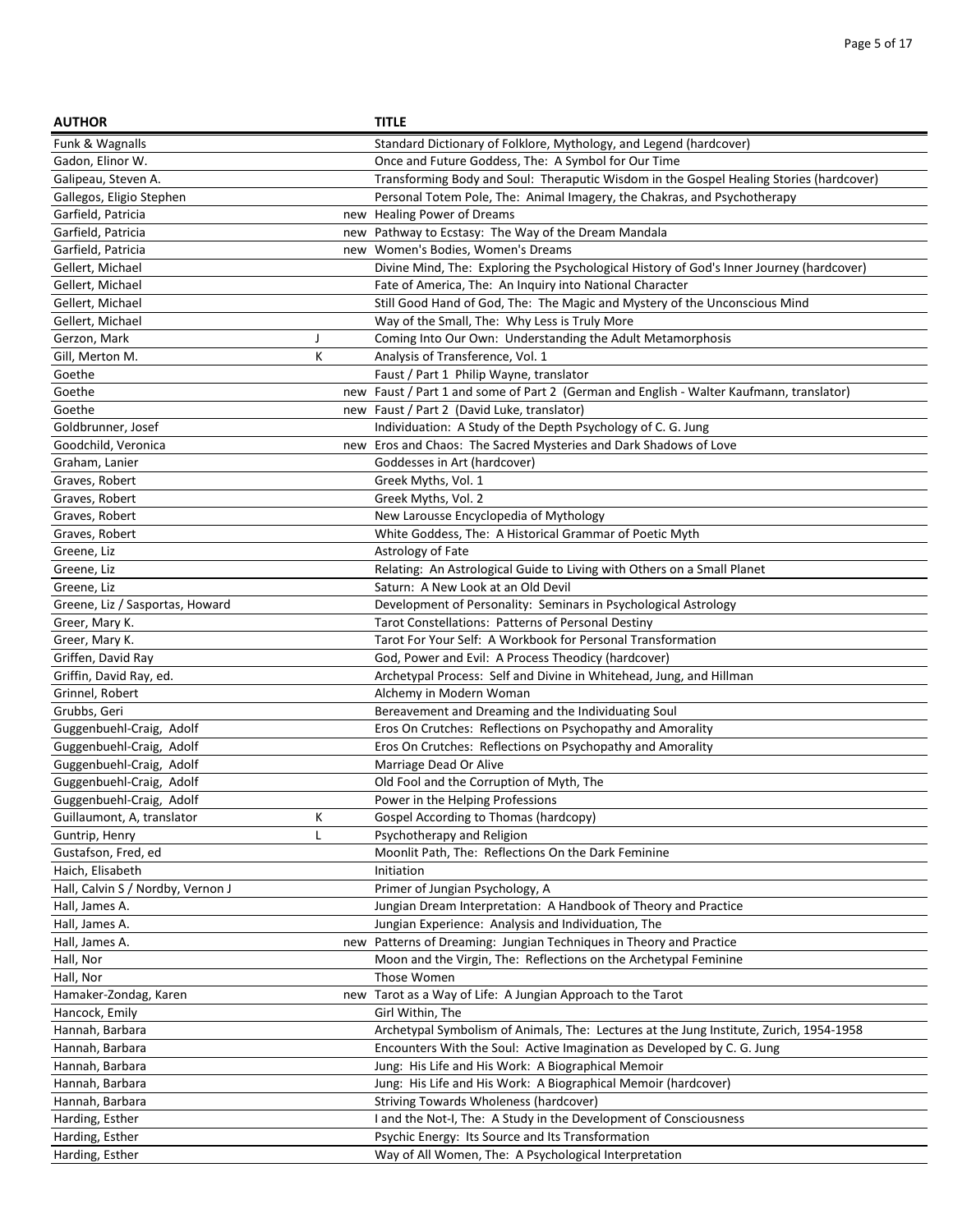| <b>AUTHOR</b>                        |     | <b>TITLE</b>                                                                              |
|--------------------------------------|-----|-------------------------------------------------------------------------------------------|
| Harding, Esther                      |     | Way of All Women, The: A Psychological Interpretation (hardcover)                         |
| Harding, Esther                      |     | Woman's Mysteries: Ancient and Modern                                                     |
| Harding, Esther                      |     | Woman's Mysteries: Ancient and Modern (hardcover)                                         |
| Harrell, Mary                        |     | Imaginal Figures in Everyday Life: Stories from the World between Matter and Mind         |
| Harris, Bud                          | L   | Father Quest, The: Rediscovering an Elemental Psychic Force                               |
| Harris, Massimilla and Bud           | M   | Like Gold Through Fire: Understanding the Transforming Power of Suffering                 |
| Haule, John Ryan                     |     | Divine Madness: Archetypes of Romantic Love (hardcover)                                   |
| Haule, John Ryan                     | new | Jung in the 21st Century: Volume 2 - Synchronicity and Science                            |
| Hayman, Ronald                       |     | Life of Jung, A                                                                           |
| Henderson, Joseph                    |     | Cultural Attitudes in Psychological Perspective                                           |
| Henderson, Joseph / Oakes, Maud      |     | Wisdom of the Serpent, The: Myths of Death, Rebirth, and Resurrection                     |
| Herrigel, Eugen                      |     | Zen in the Art of Archery                                                                 |
| Herrigel, Eugen                      |     | Zen in the Art of Archery                                                                 |
| Herzog, Edgar                        |     | Psyche and Death (hardcover)                                                              |
| Heussenstamm, Frances                |     | Blame It On Freud: A Guide to the Language of Psychology (autographed)                    |
| Hill, Gareth                         |     | Masculine and Feminine: The Natural Flow of Opposites in the Psyche                       |
| Hill, Geoffrey                       |     | Illuminating Shadows: The Mythic Power of Film                                            |
| Hillel, Rachel                       |     | Redemption of the Feminine Erotic Soul, The                                               |
| Hillman, James                       |     | Anima                                                                                     |
| Hillman, James                       |     | Archetypal Psychology: A Brief Account                                                    |
| Hillman, James                       |     | Blue Fire, A: Selected Writings                                                           |
| Hillman, James                       |     | Dream and the Underworld, The                                                             |
| Hillman, James                       |     | Emotion: A Comprehensive Phenomenology of Theories and their Meanings for Therapy         |
| Hillman, James                       |     | Eranos Lectures 2: The Thought of the Heart                                               |
| Hillman, James                       |     | Force of Character and the Lasting Life, The (hardcover)                                  |
| Hillman, James                       |     | <b>Healing Fiction</b>                                                                    |
| Hillman, James                       |     | Insearch: Psychology and Religion (hardcover)                                             |
| Hillman, James                       |     | Inter Views: Conversations with Laura Pozzo                                               |
| Hillman, James                       |     | Kinds of Power: A Guide to Its Intelligent Uses (hardcover)                               |
| Hillman, James                       |     | Loose Ends: Primary Papers in Archetypal Psychology                                       |
| Hillman, James                       |     | Myth of Analysis, The: Three Essays in Archetypal Psychology                              |
| Hillman, James                       | M   | Myth of Analysis, The: Three Essays in Archetypal Psychology (hardcover)                  |
| Hillman, James                       | N   | Revisioning Psychology (hardcover)                                                        |
| Hillman, James                       |     | Soul's Code, The: In Search of Character and Calling (hardcover)                          |
| Hillman, James                       |     | Suicide and the Soul                                                                      |
| Hillman, James                       |     | Thought of the Heart & Soul of the World, The                                             |
| Hillman, James and Ventura, Michael  |     | We've Had A Hundred Years of Psychotherapy and the World's Getting Worse                  |
| Hillman, James, and Shamdasani, Sonu |     | Lament of the Dead                                                                        |
| Hillman, James, ed.                  |     | Facing the Gods (collection of essays)                                                    |
| Hillman, James, ed.                  |     | Puer Papers (collection of essays)                                                        |
| Hochheimer, Wolgang                  |     | Psychotherapy of C.G. Jung, The (hardcover)                                               |
| Hoeller, Stephan                     |     | Freedom: Alchemy for a Voluntary Society                                                  |
| Hoeller, Stephan                     |     | Gnostic Jung and the Seven Sermons to the Dead, The (hardcover)                           |
| Hoeller, Stephan                     |     | Jung and the Lost Gospels: Insights into the Dead Sea Scrolls and the Nag Hammadi Library |
| Hoffman, Edward, ed.                 |     | Wisdom of Carl Jung, The: (selections of brief citations and short excerpts)              |
| Hoffman, Michael                     |     | Thirsty Addict Papers, The: Spiritual Psychology for Counselors                           |
| Hollis, James                        |     | Archetypal Imagination, The                                                               |
| Hollis, James                        |     | Eden Project, The: In Search of the Magical Other                                         |
| Hollis, James                        |     | Hauntings: Dispelling the Ghosts Who Run Our Lives                                        |
| Hollis, James                        |     | Middle Passage, The: From Misery to Meaning in Midlife (autographed)                      |
| Hollis, James                        |     | Mythologems: Incarnations of the Invisible World                                          |
| Hollis, James                        |     | Swamplands of the Soul: New Life in Dismal Places                                         |
| Hollis, James                        |     | Under Saturn's Shadow: The Wounding and Healing of Men (autographed)                      |
| Hollis, James                        |     | What Matters Most: Living a More Considered Life (hardcover)                              |
| Homans, Peter                        |     | Jung in Context                                                                           |
| Hopcke, Robert                       |     | Guided Tour of the Collected Works of Jung (hardcover)                                    |
| Hopcke, Robert                       |     | Jung, Jungians and Homosexuality                                                          |
| Hopcke, Robert                       |     | Men's Dreams, Men's Healings                                                              |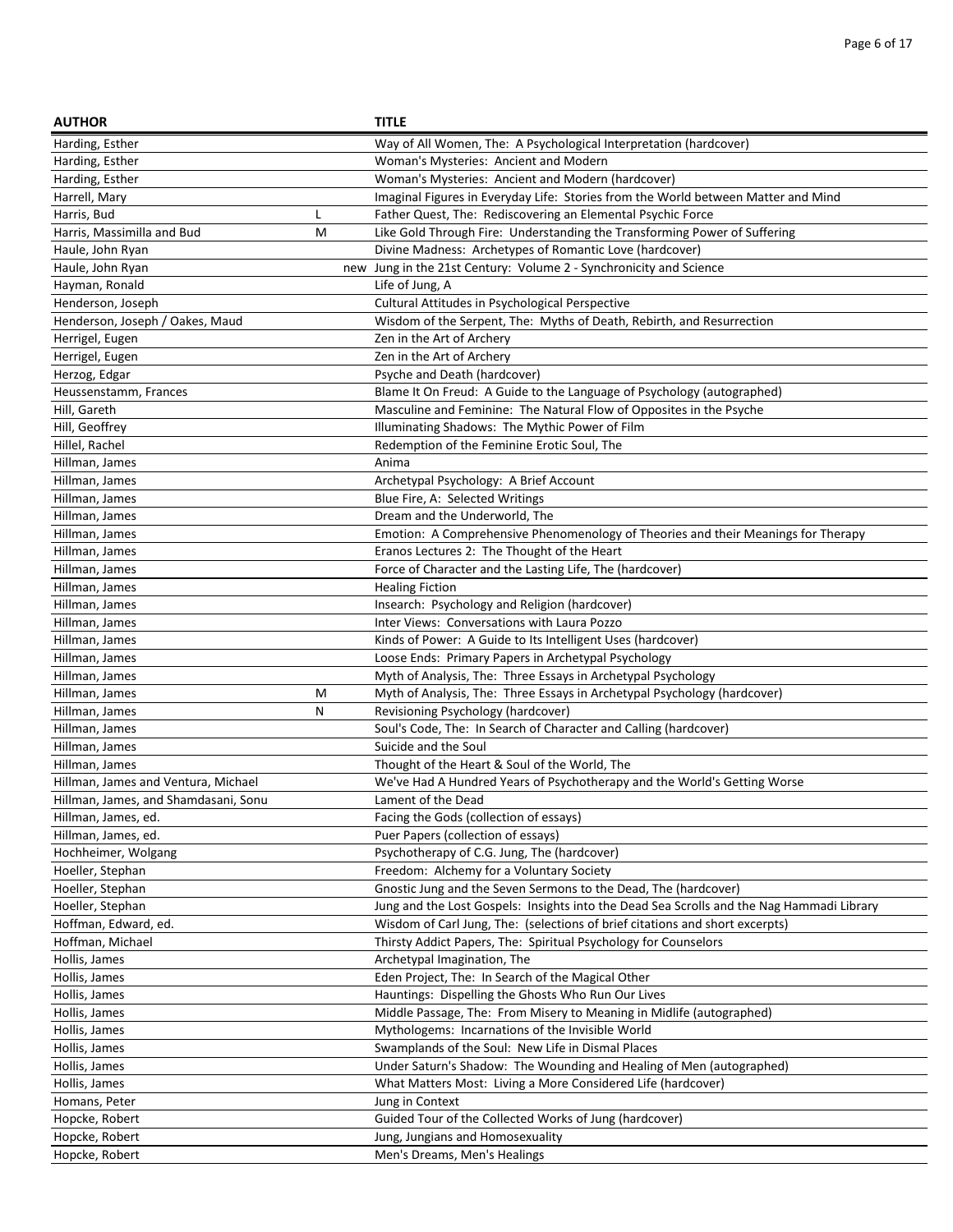| <b>AUTHOR</b>                                |   |     | <b>TITLE</b>                                                                                 |
|----------------------------------------------|---|-----|----------------------------------------------------------------------------------------------|
| Hopcke, Robert                               |   |     | new There Are No Accidents in Love and Relationships: Meaningful CoincidencesFamilies        |
| Hopcke, Robert                               | Ν |     | There Are No Accidents: Synchronicity and the Stories of our Lives                           |
| Houston, Jean                                | O |     | Hero and the Goddess, The: The Odyssey as Mystery and Initiation                             |
| Houston, Jean                                |   |     | Mythic Life, A: Learning to Live Our Greater Story                                           |
| Howe, Laurel A.                              |   |     | War of the Ancient Dragon: Transformation of Violence in Sandplay                            |
| Howe, Laurel A.                              |   |     | War of the Ancient Dragon: Transformation of Violence in Sandplay (autographed)              |
| Howell, Alice O.                             |   |     | Web in the Sea, The: Jung, Sophia, and the Geometry of the Soul                              |
| Howes, Elizabeth                             |   |     | Intersection and Beyond Volume I: LecturesReligion and Analytical Psychology                 |
| Howes, Elizabeth                             |   |     | Intersection and Beyond Volume II: LecturesReligion and Analytical Psychology                |
| Howes, Elizabeth / Moon, Sheila              |   |     | Man the Choicemaker (hardcover)                                                              |
| Howey, Oldfield                              |   |     | Horse in Magic and Myth (hardcover)                                                          |
| Hudson, Joyce Rockwood                       |   |     | Natural Spirituality: A Handbook for Jungian Inner Work in Spiritual Community               |
| Hurwitz, Siegmund                            |   |     | new Lilith - The First Eve                                                                   |
| Hyde, Lewis                                  |   |     | Trickster Makes This World: Mischief, Myth, and Art                                          |
| Jacobi, Jolande                              |   |     | Complex / Archetype / Symbol - In the Psychology of Jung                                     |
| Jacobi, Jolande                              |   |     | Complex / Archetype / Symbol - In the Psychology of Jung (hardcover)                         |
| Jacobi, Jolande                              |   |     | Psychology of C.G. Jung                                                                      |
| Jacobi, Jolande                              |   |     | Way of Individuation                                                                         |
| Jacobi, Jolande, and Hull, R.F.C., eds.      |   |     | C. G. Jung: Psychological Reflections, A New Anthology of His Writings 1905-1961 (hardcover) |
| Jacobs, Hans                                 |   |     | Western Psychotherapy and Hindu Sadhana                                                      |
| Jacobsohn, Helmuth, et al                    |   |     | Timeless Documents of the Soul (reference only)                                              |
| Jacoby / Kast / Riedel                       |   |     | Witches, Ogres and the Devil's Daughter: Encounters with Evil in Fairy Tales                 |
| Jacoby, Mario                                |   |     | Analytic Encounter, The: Transference and Human Relationship                                 |
| Jacoby, Mario                                |   |     | Individuation and Narcissism: The Psychology of Self in Jung and Kohut                       |
| Jacoby, Mario                                | O |     | Longing For Paradise, The: Psychological Perspectives on an Archetype                        |
| Jaffe, Aniela                                | P |     | Apparitions: An Archetypal Approach to Death Dreams and Ghosts                               |
| Jaffe, Aniela                                |   |     | From the Life and Work of C.G. Jung                                                          |
| Jaffe, Aniela                                |   |     | Jung's Last Years and Other Essays                                                           |
| Jaffe, Aniela                                |   |     | Myth of Meaning, The: In the Work of C. G. Jung                                              |
| Jaffe, Aniela                                |   |     | Was C.G. Jung a Mystic?: And Other Essays                                                    |
| Jaffe, Aniela, ed.                           |   |     | Word and Image (C. G. Jung) (hardcover)                                                      |
| James, William                               |   |     | Varieties of Religious Experience, The: A Study in Human Nature                              |
| Jarvis, Shawn, and Blackwell, Jeannine, eds. |   |     | Queens Mirror, The: Fairy Tales by German Women, 1780-1900                                   |
| Jaynes, Julian                               |   |     | Origins of Consciousness in the Breakdown of the Bicameral Mind (hardcover)                  |
| Jensen, Ferne                                |   |     | C.G. Jung, Emma Jung and Toni Wolf: A Collection of Remembrances                             |
| Jobes, Gertrude                              |   |     | Dictionary of Mythology, Folklore and Symbols, Part 1                                        |
| Jobes, Gertrude                              |   |     | Dictionary of Mythology, Folklore and Symbols, Part 2                                        |
| Johnson, Buffie                              |   |     | Lady of the Beasts: Ancient Images of the Goddess and Her Sacred Animals                     |
| Johnson, Robert A.                           |   |     | Balancing Heaven and Earth: A Memoir of Visions, Dreams, and Realizations (hardcover)        |
| Johnson, Robert A.                           |   |     | Ecstasy: Understanding the Psychology of Joy (hardcover)                                     |
| Johnson, Robert A.                           |   |     | Ecstasy: Understanding the Psychology of Joy (hardcover)                                     |
| Johnson, Robert A.                           |   |     | Femininity Lost and Regained                                                                 |
| Johnson, Robert A.                           |   | new | Fisher King and the Handless Maiden, The: Understanding the Wounded Feeling Function         |
| Johnson, Robert A.                           |   |     | He: Understanding Masculine Psychology                                                       |
| Johnson, Robert A.                           |   |     | Inner Work: Using Dreams and Active Imagination for Personal Growth                          |
| Johnson, Robert A.                           | P |     | Inner Work: Using Dreams and Active Imagination for Personal Growth (hardcover)              |
| Johnson, Robert A.                           | Q |     | new Lying With the Heavenly Woman                                                            |
| Johnson, Robert A.                           |   |     | Owning Your Own Shadow: Understanding the Dark Side of the Psyche (hardcover)                |
| Johnson, Robert A.                           |   |     | She: Understanding Feminine Psychology (hardcover)                                           |
| Johnson, Robert A.                           |   |     | Transformation: Understanding the Three Levels of Masculine Psychology (hardcover)           |
| Johnson, Robert A.                           |   |     | We: Understanding the Psychology of Romantic Love (hardcover)                                |
| Johnson, Robert A. / Ruhl, Jerry             |   |     | Contentment: A Way to True Happiness (hardcover)                                             |
| Jones, Raya, ed.                             |   | new | Body, Mind, and Healing After Jung: A Space of Questions (collection of essays)              |
| Jung Institute, San Francisco                |   |     | Male and Female, Feminine and Masculine (Pamphlet)                                           |
| Jung Institute, San Francisco                |   |     | Male and Female, Feminine and Masculine (Pamphlet)                                           |
| Jung Institute, Zurich                       |   |     | Conscience (Compilation of Essays) (hardcover)                                               |
| Jung Institute, Zurich                       |   |     | Evil (Compilation of Essays) (hardcover)                                                     |
| Jung, C.G.                                   |   |     | Aion: Researches into the Phenomenology of the Self, Vol. 9ii, CW (paperback)                |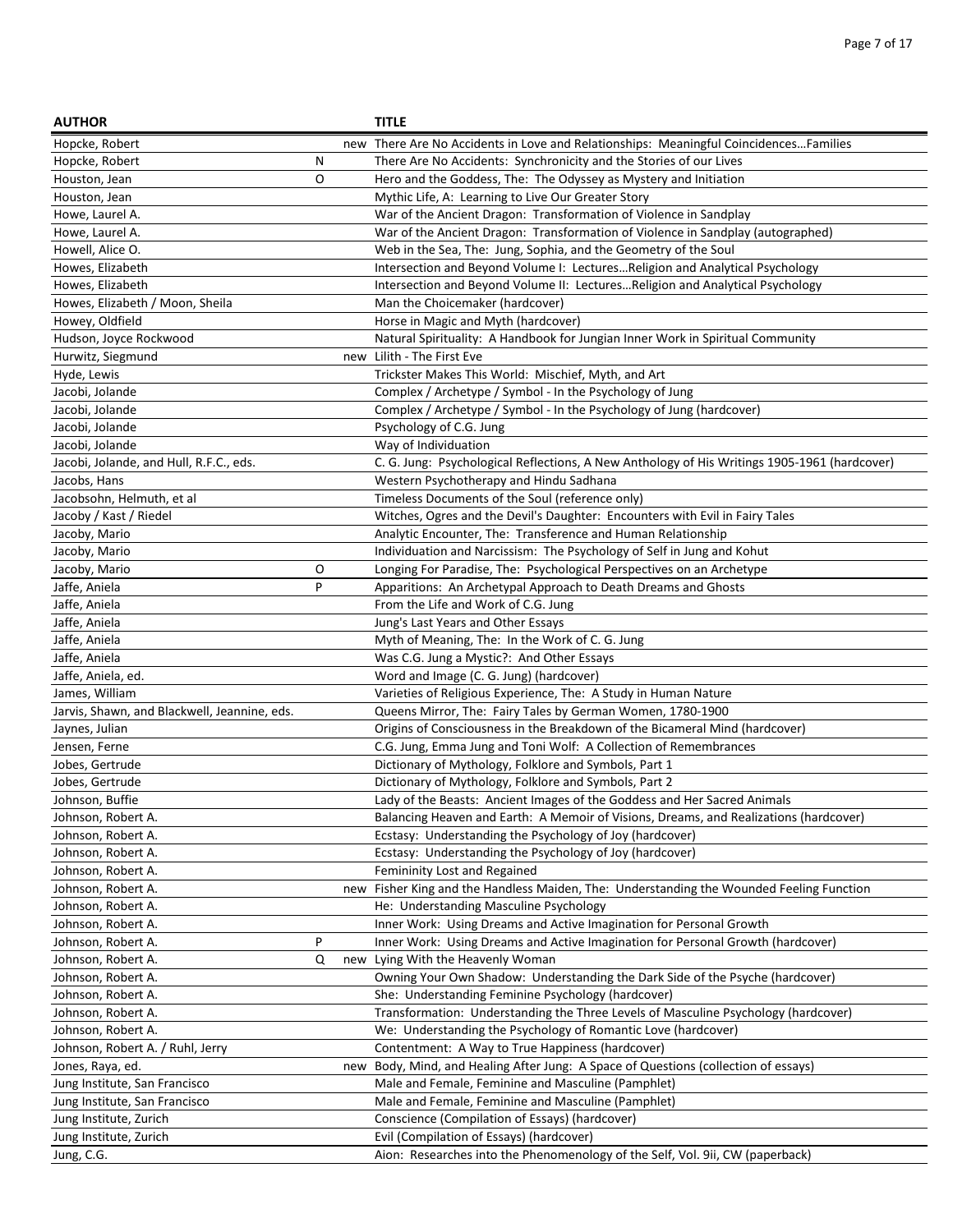| <b>AUTHOR</b>                      |     | <b>TITLE</b>                                                                                     |
|------------------------------------|-----|--------------------------------------------------------------------------------------------------|
| Jung, C.G.                         |     | Aion: Researches into the Phenomenology of the Self, Vol. 9ii, CW (paperback)                    |
| Jung, C.G.                         |     | Analytical Psychology: Its Theory and Practice: The Tavistock Lectures                           |
| Jung, C.G.                         |     | Answer to Job                                                                                    |
| Jung, C.G.                         |     | Answer to Job                                                                                    |
| Jung, C.G.                         |     | Archetypes and the Collective Unconscious, The: Vol. 9i, CW (paperback)                          |
| Jung, C.G.                         |     | Aspects of the Feminine (excerpts from C. G. Jung)                                               |
| Jung, C.G.                         |     | Aspects of the Masculine (excerpts from C. G. Jung)                                              |
| Jung, C.G.                         |     | Aspects of the Masculine / Aspects of the Feminine (excerpts from C. G. Jung)                    |
| Jung, C.G.                         |     | Children's Dreams: Notes From the Seminar Given in 1936-1940 (hardcover)                         |
| Jung, C.G.                         |     | Development of Personality, The: Child Psychology, Education, and Related Subjects               |
| Jung, C.G.                         |     | Dreams: Crucial Texts on the Meaning of Dreams (hardcover)                                       |
| Jung, C.G.                         |     | Flying Saucers: A Modern Myth of Things Seen (hardcover)                                         |
| Jung, C.G.                         |     | Four Archetypes: Mother, Rebirth, Spirit, Trickster (excerpts from Vol. 9i, CW)                  |
| Jung, C.G.<br>Q                    |     | Integration of the Personality (hardcover)                                                       |
| R<br>Jung, C.G.                    |     | Letters: Volume 1: 1906 - 1950                                                                   |
| Jung, C.G.                         |     | Letters: Volume 1: 1906 - 1950 (hardcover)                                                       |
| Jung, C.G.                         |     | Letters: Volume 1: 1906 - 1950 (hardcover)                                                       |
| Jung, C.G.                         |     | Letters: Volume 2: 1951 - 1961                                                                   |
| Jung, C.G.                         |     | Letters: Volume 2: 1951 - 1961 (hardcover)                                                       |
| Jung, C.G.                         |     | Letters: Volume 2: 1951 - 1961 (hardcover)                                                       |
| Jung, C.G.                         |     | Man and His Symbols (hardcover)                                                                  |
| Jung, C.G.                         |     | Mandala Symbolism (excerpts from Vol. 9i, CW)                                                    |
| Jung, C.G.                         |     | Memories, Dreams, Reflections (edited by Aniela Jaffe)                                           |
| Jung, C.G.                         |     | Memories, Dreams, Reflections (edited by Aniela Jaffe) (hardcover)                               |
| Jung, C.G.                         |     | Modern Man in Search of a Soul                                                                   |
| Jung, C.G.                         |     | Modern Man in Search of a Soul                                                                   |
| Jung, C.G.                         |     | Mysterium Coniunctionis (Vol. 14, paperback)                                                     |
| Jung, C.G.                         |     | Neitzsche's Zarathrustra, Volume 1: Notes of the Seminars - 1934-1939 (hardcover)                |
| $\mathsf R$<br>Jung, C.G.          |     | Neitzsche's Zarathrustra, Volume 2: Notes of the Seminars - 1934-1939 (hardcover)                |
| S<br>Jung, C.G.                    |     | On the Nature of the Psyche (excerpts from Vol. 8, CW, paperback)                                |
| Jung, C.G.                         |     | On the Nature of the Psyche (excerpts from Vol. 8, CW, paperback)                                |
| Jung, C.G.                         |     | Practice of Psychotherapy, The (Vol. 16, CW, paperback)                                          |
| Jung, C.G.                         |     | Psyche and Symbol (see also De Laszlo)                                                           |
| Jung, C.G.                         |     | Psychoanalytic Years, The (excerpts from CW)                                                     |
| Jung, C.G.                         |     | Psychological Reflections (an Anthology) (selected, edited by Jolande Jacobi)                    |
| Jung, C.G.                         |     | Psychological Reflections (an Anthology) (selected, edited by Jolande Jacobi)                    |
| Jung, C.G.                         |     | Psychological Types (Vol. 6, CW, paperback)                                                      |
| Jung, C.G.                         |     | Psychology and Alchemy (Vol. 12, CW, paperback)                                                  |
| Jung, C.G.                         |     | Psychology and Education (excerpts from Vol. 17, CW)                                             |
| Jung, C.G.                         |     | Psychology and Religion (excerpts from Vol. 11) (hardcover)                                      |
| Jung, C.G.                         |     | Psychology and the Occult (excerpts from CW)                                                     |
| Jung, C.G.                         |     | Psychology and Western Religion (excerpts from Vol. 11 and 18, CW)                               |
| Jung, C.G.                         | new | Psychology of Kundalini Yoga, The: Notes on the Seminar Given in 1932 (Sonu Shamdasani, ed.)     |
| Jung, C.G.                         |     | Psychology of Nazism, The (excerpts from Vol. 10 and 16, CW)                                     |
| Jung, C.G.                         |     | Psychology of the Transference, The (excerpts from Vol. 16, CW)                                  |
| Jung, C.G.                         |     | Spirit in Man, Art, and Literature, The (Vol. 15, CW, paperback)                                 |
| Jung, C.G.                         |     | Syncronicity: An Acausal Connecting Principle (from Vol. 8, CW)                                  |
| Jung, C.G.                         |     | Two Essays On Analytical Psychology (Vol. 7, CW, paperback)                                      |
| Jung, C.G.                         |     | Two Essays On Analytical Psychology (Vol. 7, CW, paperback)<br>Undiscovered Self, The            |
| Jung, C.G.<br>Jung, C.G.<br>S      |     | Undiscovered Self, The: together with: Symbols and the Interpretation of Dreams                  |
| T                                  |     | Abstracts of the Collected Works of C.J. Jung (only copy, stored with Set 1, full set of the CW) |
| Jung, C.G. - CW<br>Jung, C.G. - CW |     | Collected Works, Vol. 01: Psychiatric Studies (Set 2, paperback)                                 |
| Jung, C.G. - CW                    |     | Collected Works, Vol. 02: Experimental Researches (Set 2, paperback)                             |
| Jung, C.G. - CW                    |     | Collected Works, Vol. 03: Psychogenesis of Mental Disease (Set 2, hc)                            |
| Jung, C.G. - CW                    |     | Collected Works, Vol. 04: Freud and Psychoanalysis (Set 2, paperback)                            |
| Jung, C.G. - CW                    |     | Collected Works, Vol. 05: Symbols of Transformation (Set 2, hc)                                  |
| Jung, C.G. - CW                    |     | Collected Works, Vol. 06: Psychological Types (Set 2, hc)                                        |
|                                    |     |                                                                                                  |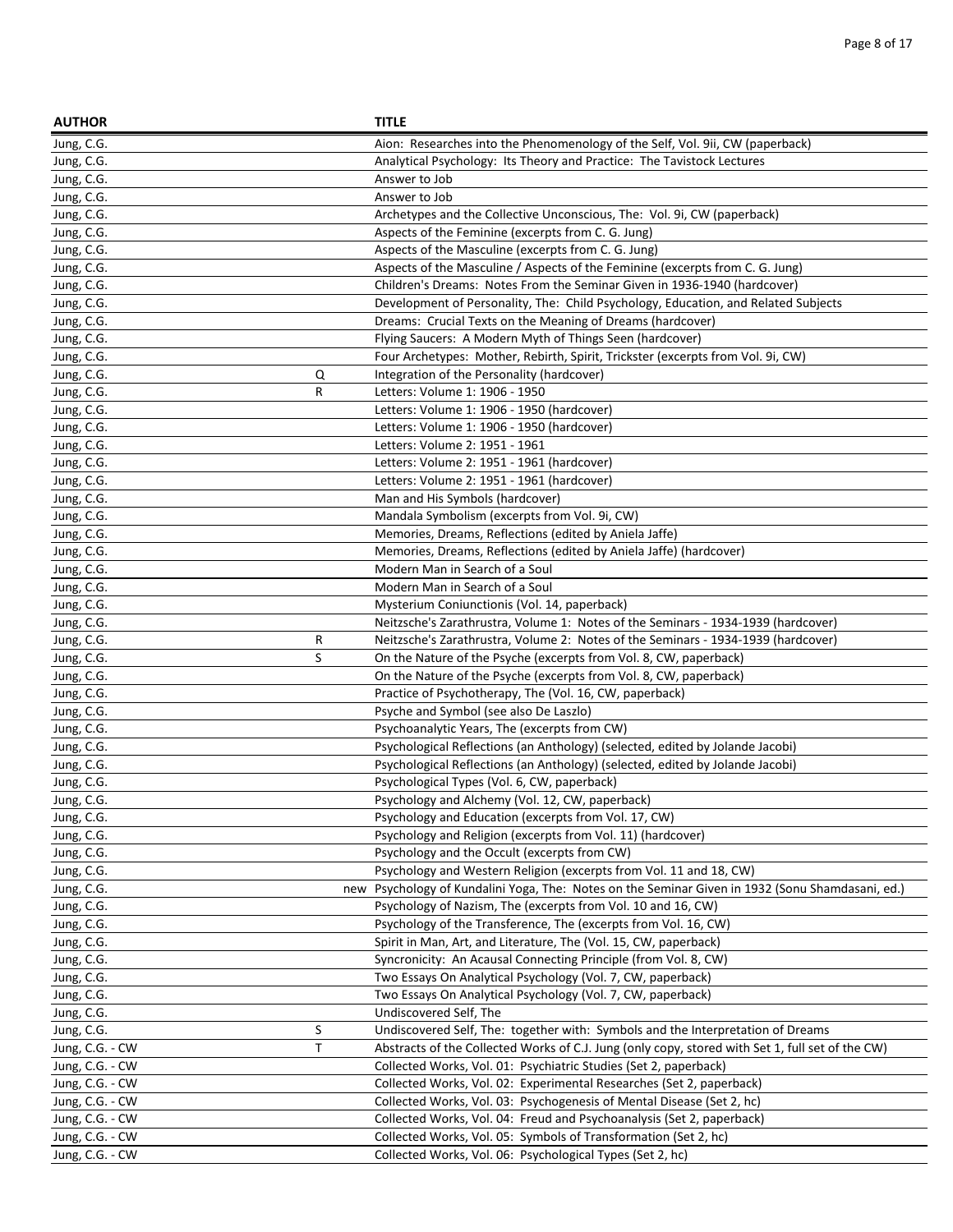| <b>AUTHOR</b>                         |              | <b>TITLE</b>                                                                                         |
|---------------------------------------|--------------|------------------------------------------------------------------------------------------------------|
| Jung, C.G. - CW                       |              | Collected Works, Vol. 07: Two Essays On Analytical Psychology (Set 2, hc)                            |
| Jung, C.G. - CW                       |              | Collected Works, Vol. 08: The Structure and Dynamics of the Psyche (Set 2, hc)                       |
| Jung, C.G. - CW                       |              | Collected Works, Vol. 09/i: The Archetypes of the Collective Unconscious (Set 2, hc)                 |
| Jung, C.G. - CW                       | $\mathsf{T}$ | Collected Works, Vol. 09/ii: Aion (Set 2, hc)                                                        |
| Jung, C.G. - CW                       | U            | Collected Works, Vol. 10: Civilization in Transition (Set 2, hc)                                     |
| Jung, C.G. - CW                       |              | Collected Works, Vol. 11: Psychology and Religion (Set 2, hc)                                        |
| Jung, C.G. - CW                       |              | Collected Works, Vol. 12: Psychology and Alchemy (Set 2, hc)                                         |
| Jung, C.G. - CW                       |              | Collected Works, Vol. 13: Alchemical Studies (Set 2, hc)                                             |
| Jung, C.G. - CW                       |              | Collected Works, Vol. 14: Mysterium Coniunctionis (Set 2, paperback)                                 |
| Jung, C.G. - CW                       |              | Collected Works, Vol. 15: The Spirit in Man, Art and Literature (Set 2, hc)                          |
| Jung, C.G. - CW                       |              | Collected Works, Vol. 16: The Practice of Psychotherapy (Set 2, hc)                                  |
| Jung, C.G. - CW                       |              | Collected Works, Vol. 17: The Development of Personality (Set 2, hc)                                 |
| Jung, C.G. - CW                       |              | Collected Works, Vol. 18: The Symbolic Life (Set 2, hc)                                              |
| Jung, C.G. - CW                       |              | Collected Works, Vol. 19: General Bibliography (only copy, stored with Set 1, full set of the CW)    |
| Jung, C.G. - CW                       |              | Collected Works, Vol. 20: Index (Set 2, hc)                                                          |
| Jung, C.G. - CW                       | U            | new Supplemental Volume A: Zofingia Lectures, The (only copy, stored with Set 1, full set of the CW) |
| Jung, C.G. / Kerenyi, Karl            | $\vee$       | Essays on a Science of Mythology                                                                     |
| Jung, C.G. / Pauli, W.                |              | Interpretation of Nature and the Psyche, The (hardcover)                                             |
| Jung, C.G., Ed. Clair Douglas         |              | Visions Seminar 1930-34, Volume 1 (hardcover) (Princeton Publication, 1997)                          |
| Jung, C.G., Ed. Clair Douglas         |              | Visions Seminar 1930-34, Volume 2 (hardcover) (Princeton Publication, 1997)                          |
| Jung, C.G., Publication, Spring       |              | new Visions Seminar (from bound notes of Mary Foote) Book 1, Parts 1-7 (Spring Pub., 1976)           |
| Jung, C.G., Publication, Spring       |              | new Visions Seminar (from bound notes of Mary Foote) Book 2, Parts 8-13 (Spring Pub., 1976)          |
| Jung, C.G., Sonu Shamdasani, ed.      |              | Red Book, The: Liber Novus (German and English, Illustrations) (hc, ref only, by appt.) (stored)     |
| Jung, C.G., Sonu Shamdasani, ed.      |              | Red Book, The: Liber Novus (German and English, Illustrations) (hc, ref only, by appt.) (stored)     |
| Jung, C.G., Sonu Shamdasani, ed.      |              | Red Book, The: Reader's Edition (paperback) (stored outside Library)                                 |
| Jung, C.G., Sonu Shamdasani, ed.      |              | Red Book, The: Reader's Edition (paperback) (stored outside Library)                                 |
| Jung, Emma                            |              | Animus and Anima                                                                                     |
| Jung, Emma / Von Franz, M.I.          |              | Grail Legend, The                                                                                    |
| Kalsched, Donald                      |              | Inner World of Trauma, The: Archetypal Defenses of the Personal Spirit                               |
| Kant, Immanuel, editor Arnulf Zweig   |              | Kant, The Essential                                                                                  |
| Kant, Immanuel, translator H.J. Paton |              | Kant - Groundwork of the Metaphysic of Morals                                                        |
| Kaplan-Williams, Strephon             |              | new Elements of Dreamwork, The                                                                       |
| Kaplan-Williams, Strephon             |              | Jungian Senoi Dreamwork Manual                                                                       |
| Karagula, Shafica                     |              | Breakthrough to Creativity: Your Higher Sense Perception (hardcover)                                 |
| Kast, Verena                          |              | Creative Leap, The: Psychological Transformation Through Crisis                                      |
| Kast, Verena                          |              | Sisyphus: The Old Stone - A New Way: A Jungian Approach to Midlife Crisis                            |
| Kawai, Hayao                          |              | Buddhism and the Art of Psychotherapy (hardcover)                                                    |
| Kearney, Michael                      |              | Mortally Wounded: Stories of Soul Pain, Death, and Healing                                           |
| Keen, Sam                             |              | Faces of the Enemy: Reflections of the Hostile Imagination                                           |
| Keen, Sam                             |              | Fire in the Belly: On Being a Man (hardcover)                                                        |
| Keen, Sam                             | $\vee$       | To Love and Be Loved (hardcover)                                                                     |
| Keiffer, Ann                          | W            | Gift of the Dark Angel: A Woman's Journey through Depression toward Wholeness                        |
| Keirsey / Bates                       |              | Please Understand Me: Character and Temperament Types                                                |
| Kellog, Rhoda                         |              | Analyzing Children's Art                                                                             |
| Kelsey, Morton                        |              | Adventure Inward: Christian Growth through Personal Journal Writing                                  |
| Kelsey, Morton                        |              | Caring: How Can We Love One Another                                                                  |
| Kelsey, Morton                        |              | Discernment: A Study in Ecstacy and Evil                                                             |
| Kelsey, Morton                        |              | Dreams: A Way to Listen to God                                                                       |
| Kelsey, Morton                        |              | Dreams: The Dark Speech of the Spirit (hardcover)                                                    |
| Kelsey, Morton                        |              | Encounter With God: A Theology of Christian Experience                                               |
| Kelsey, Morton                        |              | God, Dreams and Revelation: A Christian Interpretation of Dreams                                     |
| Kelsey, Morton                        |              | Healing and Christianity: In Ancient Thought and Modern Times (hardcover)                            |
| Kelsey, Morton                        |              | Other Side of Silence, The: A Guide to Christian Meditation (hardcover)                              |
| Kelsey, Morton                        |              | Reaching: The Journey To Fulfillment (hardcover)                                                     |
| Kelsey, Morton                        |              | Tongue Speaking: An Experiment in Spiritual Experience                                               |
| Kelsey, Morton / Kelsey, Barbara      |              | Sacrament of Sexuality: The Spirituality and Psychology of Sex                                       |
| Kennedy, Alexandra                    | new          | Infinite Thread, The: Healing Relationships Beyond Loss                                              |
| Kerenyi, Karl                         |              | Asklepios: Archetypal Image of the Physician's Existence (hardcover)                                 |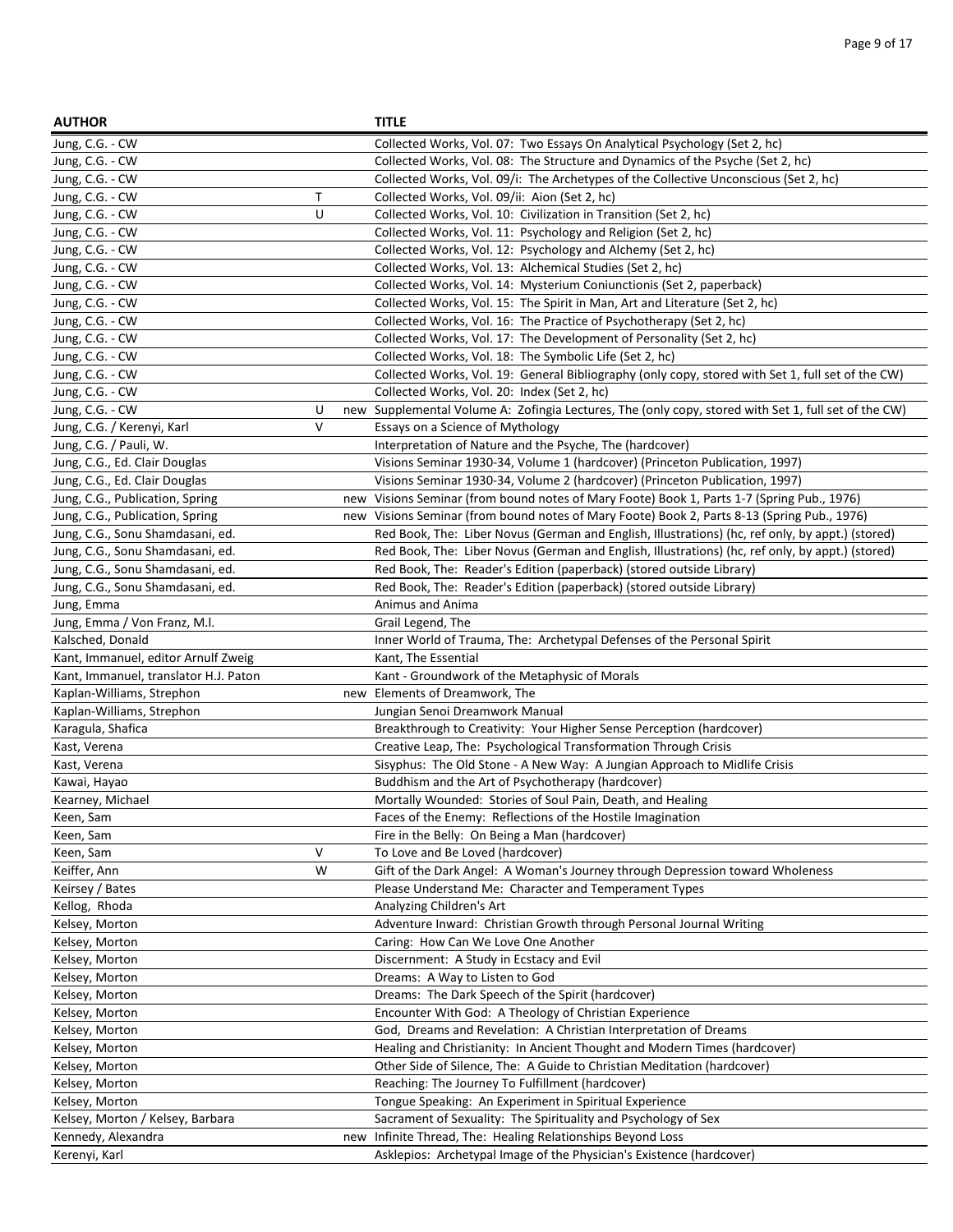| <b>AUTHOR</b>                             |   |     | <b>TITLE</b>                                                                                        |
|-------------------------------------------|---|-----|-----------------------------------------------------------------------------------------------------|
| Kerenyi, Karl                             |   |     | Goddess of Sun and Moon                                                                             |
| Kerenyi, Karl                             |   |     | Hermes: Guide of Souls: The Mythologem of the Masculine Source of Life                              |
| Keyes, Margaret                           |   |     | Inward Journey: Art as Therapy                                                                      |
| Kiepenheuer, Kaspar                       |   |     | Crossing the Bridge: A Jungian Approach to Adolescence                                              |
| Kirsch, Hilde, ed.                        |   |     | Well-tended Tree (hardcover)                                                                        |
| Kirsch, James                             |   |     | Shakespeare's Royal Self                                                                            |
| Kirsch, Thomas                            |   |     | Jungians, The: A Comparative and Historical Perspective                                             |
| Kluger, Rivkah                            |   |     | Psyche and Bible                                                                                    |
| Kluger, Rivkah                            | W |     | Satan in the Old Testament (hardcover)                                                              |
| Knapp, Bettina                            | x |     | Manna Mystery: A Jungian Approach to Hebrew Myth and Legend                                         |
| Knapp, Bettina                            |   |     | Music, Archetype, and the Writer: A Jungian View (hardcover)                                        |
| Knipe, Rita                               |   |     | Water of Life: A Jungian Journey Through Hawaiian Myth (hardcover) (autographed)                    |
| Koch-Sheras, Phyllis                      |   |     | Dream On: A Dream Interpretation and Exploration Guide for Women                                    |
| Koltuv, Barbara                           |   |     | Book of Lilith, The                                                                                 |
| Koren, Leonard                            |   |     | Wabi-Sabi for Poets, Designers, and Philosophers                                                    |
| Kreinheder, Albert                        |   |     | Body and Soul: The Other Side of Illness                                                            |
| Kristeva, Julia                           |   |     | <b>Strangers To Ourselves</b>                                                                       |
| Kroeger, Otto / Thuesen, Janet            |   |     | Type Talk: Or How to Determine Your Personality Type (hardcover)                                    |
| Kunkel, Fritz                             |   |     | How Character Develops: A Psychological Interpretation (hardcover)                                  |
| Kunkel, Fritz / John Sanford, ed.         |   |     | Fritz Kunkel: Selected Writings (John Sanford, ed.)                                                 |
| LaBerge, Stephen, and Rheingold, Howard   |   |     | new Exploring the World of Lucid Dreaming                                                           |
| Lakoff, George, and Johnson, Mark         |   |     | Metaphors We Live By                                                                                |
| Laney, Marti Olsen                        |   |     | Introvert Advantage, The: How to Survive in an Extrovert World                                      |
| Lang, Andrew, ed.                         |   |     | new Green Fairy Book, The: Complete and Unabridged Collection of Fairy Tales                        |
| Lao Tsu - Feng / English, new translation |   |     | Tao Te Ching (Chinese and English) (hardcover, reference only)                                      |
| Lao Tsu - Mitchell, Foreword and Notes    |   |     | Tao Te Ching (hardcover)                                                                            |
| Larouse                                   |   |     | World Mythology (hardcover, reference only)                                                         |
| Larsen, Stephen                           |   |     | Mythic Imagination: Your Quest For Meaning Through Personal Mythology                               |
| Lauter, Estella / Rupprecht, C.S.         |   |     | Feminist Archetypal Theory                                                                          |
| Layard, John                              |   |     | Celtic Quest, A: Sexuality and Soul in Individuation                                                |
| Layard, John                              | х |     | new Lady of the Hare, The: A Study in the Healing Power of Dreams                                   |
| Leaman, Oliver                            | Υ |     | Islamic Aesthetics: An Introduction                                                                 |
| Leonard, Linda                            |   |     | Call to Create, The: Celebrating Acts of Imagination (hardcover)                                    |
| Leonard, Linda                            |   |     | new Creation's Heartbeat: Following the Reindeer Spirit (hardcover)                                 |
| Leonard, Linda                            |   |     | Meeting the Madwoman: Empowering the Feminine Spirit                                                |
| Leonard, Linda                            |   |     | On the Way to the Wedding: Transforming the Love Relationship                                       |
| Leonard, Linda                            |   |     | Witness to the Fire: Creativity & the Veil of Addiction                                             |
| Leonard, Linda                            |   |     | Wounded Woman: Healing the Father-Daughter Relationship                                             |
| Lerner, Harriet                           |   |     | Dance of Anger: A Woman's Guide to Changing the Patterns of Intimate Relationships                  |
| Levi, Peter                               |   |     | Greek World, The: The Cultural Atlas of the World (hardcover, reference only)                       |
| Lloyd, Robert<br>Lockhart, Hillman, et al |   | new | Knowledge That Leads to Wholeness, The: Gnostic Myths Behind Jung's Theory of Individuation         |
|                                           |   |     | Soul and Money (essays, various contributors)                                                       |
| Lockhart, Russell<br>Lockhart, Russell    |   |     | Psyche Speaks: A Jungian Approach to Self and World<br>Words as Eggs: Psyche in Language and Clinic |
|                                           |   |     | Dancing the Wheel of Psychological Types                                                            |
| Loomis, Mary<br>Lopez-Pedroza, Rafael     |   |     | <b>Cultural Anxiety: Four Essays</b>                                                                |
| Lopez-Pedroza, Rafael                     |   |     | Hermes and His Children                                                                             |
| Lopez-Pedroza, Rafael                     |   |     | Hermes and His Children                                                                             |
| Lotterhand, Jason C.                      |   |     | Thursday Night Tarot, The: The Weekly Talks on the Wisdom of the Major Arcana                       |
| Lowinsky, Naomi Ruth                      |   |     | Faust Woman Poems, The                                                                              |
| Lowinsky, Naomi Ruth                      |   |     | Sister From Below, The                                                                              |
| Lubell, Winifred Milius                   |   |     | Metamorphosis of Baubo, The: Myths of Woman's Sexual Energy                                         |
| Luke, Helen                               |   |     | Dark Wood to White Rose: A Study of Meanings in Dante's Divine Comedy                               |
| Luke, Helen                               |   |     | Old Age: Journey Into Simplicity                                                                    |
| Luke, Helen                               |   |     | Voice Within, The: Love and Virtue in the Age of the Spirit                                         |
| Luke, Helen                               |   |     | Way of Woman, Ancient and Modern                                                                    |
| MacHover, Frank, trans.                   |   |     | Book of Tao, The (hardcover)                                                                        |
| Mahoney, Maria                            |   |     | Meaning of Dreams and Dreaming                                                                      |
|                                           |   |     |                                                                                                     |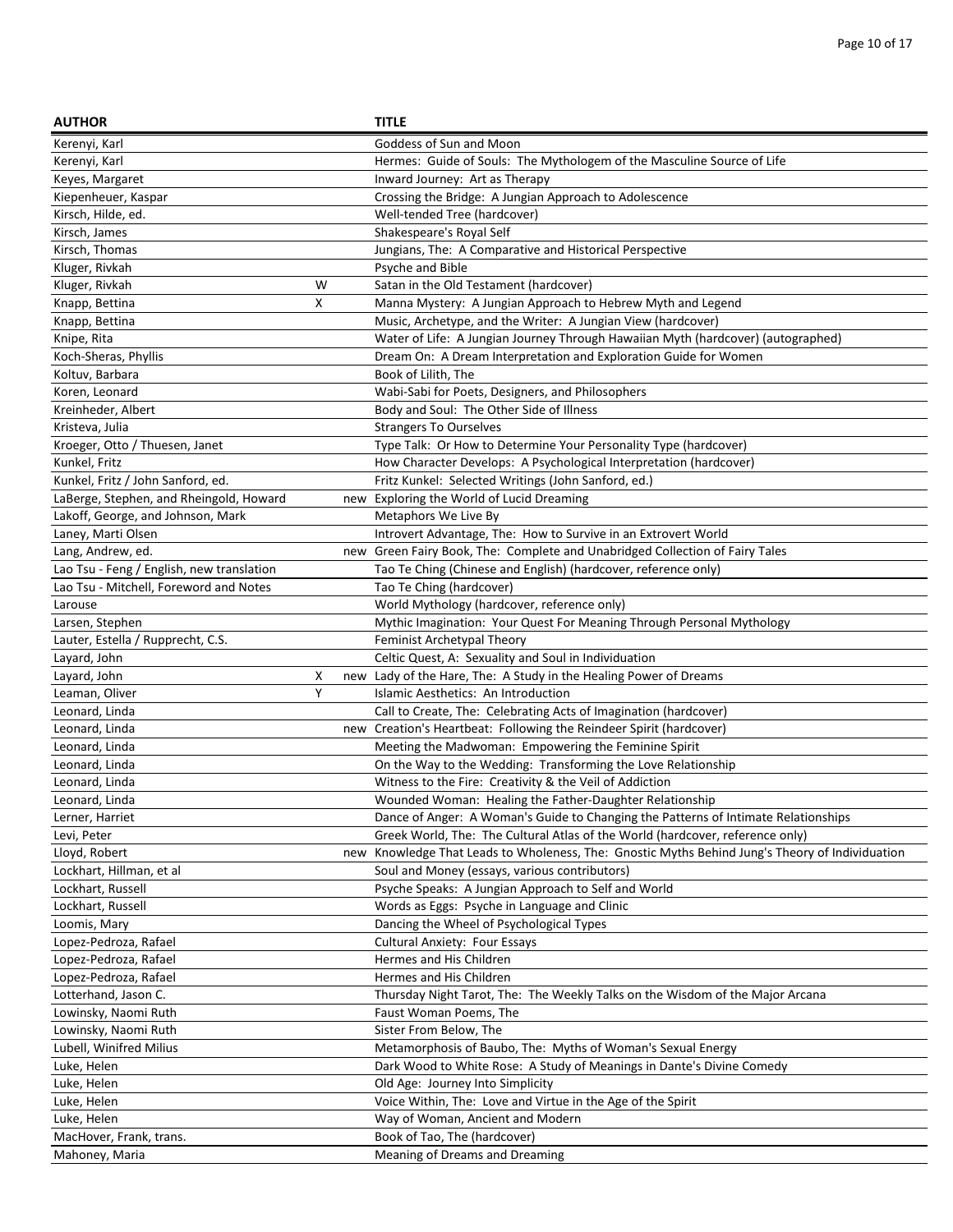| <b>AUTHOR</b>                            |                | <b>TITLE</b>                                                                                        |
|------------------------------------------|----------------|-----------------------------------------------------------------------------------------------------|
| Mahrer, Alvin R.                         | Υ              | Psychotherapeutic Change (hardcover)                                                                |
| Maidenbaum, Aryeh                        | Z1             | Jung and the Shadow of Anti-semitism                                                                |
| Makbuleh, Mitra                          |                | Chelcheragh: Forty Mystic Lights (Written in Farsi)                                                 |
| Makbuleh, Mitra                          |                | Purim: A Mystical Interpretation (Written in Farsi)                                                 |
| Mankowitz, Ann                           |                | Change of Life: A Psychological Study of Dreams and the Menopause                                   |
| Mansfield, Victor                        |                | Head and Heart: A Personal Exploration of Science and the Sacred (autographed)                      |
| Maram, Eve                               |                | Psychopathy Within                                                                                  |
| Marjula, Anna                            |                | Healing Influence of Active Imagination                                                             |
| Marlan, Stanton                          |                | Black Sun, The: The Alchemy and Art of Darkness                                                     |
| Marlan, Stanton, ed.                     |                | Archetypal Psychologies: Reflections in Honor of James Hillman (various contributors)               |
| Martin, P.W.                             |                | Experiment in Depth: A Study of the Work of Jung, Eliot, and Toynbee (hardcover)                    |
| Mason, Olive, ed.                        |                | Quest (various contributors) (reference only)                                                       |
| Mattoon, Mary Ann                        |                | new Understanding Dreams                                                                            |
| McGuire, William, ed.                    |                | C.G. Jung Dream Analysis: Notes of the Seminar given in 1928-1930 (hardcover)                       |
| McGuire, William, ed.                    |                | C.G. Jung Speaking: Interviews and Encounters                                                       |
| McGuire, William, ed.                    |                | C.G. Jung Speaking: Interviews and Encounters (hardcover)                                           |
| McGuire, William, ed.                    |                | Freud / Jung Letters, The (hardcover)                                                               |
| McGuire, William, ed.                    |                | Freud / Jung Letters, The (hardcover)                                                               |
| McGuire, William; Shamdasani, Sonu, eds. |                | Introduction to Jungian Psychology: Notes of the Seminar on Analytical Psychology, 1925             |
| Mcneely, Deldon Anne                     |                | Touching: Body Therapy and Depth Therapy                                                            |
| McNiff, Shaun                            |                | Earth Angels: Engaging the Sacred in Everyday Things (hardcover)                                    |
| Mcpherson, Sigrid                        |                | Refiner's Fire, The: Memoirs of a German Girlhood                                                   |
| Meade, Michael                           | Z1             | new Awakening the Soul: A Deep Response to a Troubled World                                         |
| Meador, Betty Deshong                    | Z <sub>2</sub> | Inanna, Lady of Largest Heart: Poems of the Sumerian High Priestess Enheduanna                      |
| Meador, Betty Deshong                    |                | Uncursing the Dark: Treasures from the Underworld                                                   |
| Meier, C.A                               |                | new Meaning and Significance of Dreams, The                                                         |
| Meier, C.A                               |                | Soul and Body: Essays of the Theories of C. G. Jung                                                 |
| Merritt, Dennis                          |                | Dairy Farmer's Guide to the Universe: Vol. I - Jung and Ecopsychology                               |
| Merritt, Dennis                          |                | Dairy Farmer's Guide to the Universe: Vol. II - Cry of Merlin                                       |
| Merritt, Dennis                          |                | Dairy Farmer's Guide to the Universe: Vol. III - Hermes, Ecopsychology, and Complexity Theory       |
| Merritt, Dennis                          |                | Dairy Farmer's Guide to the Universe: Vol. IV - Land, Weather, Seasons, Insects: An Archetypal View |
| Midboe, Gunilla                          |                | Elliptical Dialogue, The: A Communications Model for Psychotherapy                                  |
| Miller, Alice                            |                | For Your Own Good: Hidden Cruelty in Child-Rearing and the Roots of Violence                        |
| Miller, Alice                            |                | Untouched Key: Tracing Childhood Trauma in Creativity                                               |
| Miller, Jean Baker, ed.                  |                | Psychoanalysis and Women (various essay contributors)                                               |
| Miller, William A.                       |                | Make Friends With Your Shadow                                                                       |
| Mishlove, Jeffrey                        |                | Roots of Consciousness, The: Psychic Liberation through History, Science, and Experience            |
| Mitchell, Meredith B.                    |                | Hero Or Victim: Through Fairy Tales and Myths, a Jungian Analyst                                    |
| Mitchell, Rie / Friedman, Harriet        |                | Sandplay: Past, Present, and Future                                                                 |
| Moacanin, Radmila                        |                | Jung's Psychology and Tibetan Buddhism: Western and Eastern Paths to the Heart                      |
| Moacanin, Radmila                        |                | Jung's Psychology and Tibetan Buddhism: Western and Eastern Paths to the Heart                      |
| Molton, Mary / Sikes, Lucy Anne          |                | Four Eternal Women: A Study in Toni Wolff's Four Feminine Archetypes                                |
| Monick, Eugene                           |                | Castration and Male Rage: The Phallic Wound                                                         |
| Monick, Eugene                           |                | Castration and Male Rage: The Phallic Wound                                                         |
| Monick, Eugene                           |                | Phallos: Sacred Symbol of the Masculine                                                             |
| Moody, Harry / Carroll, David            |                | Five Stages of the Soul, The                                                                        |
| Mookerjee, Ajit                          |                | Kali: The Feminine Force                                                                            |
| Moon, Sheila                             |                | Dreams of a Woman: An Analyst's Inner Journey                                                       |
| Moon, Sheila                             |                | <b>Scarlet Incantations (Poems)</b>                                                                 |
| Moore, Robert                            |                | Facing the Dragon: Confronting Personal and Spiritual Grandiosity                                   |
| Moore, Robert / Gillette, Douglas        |                | King, Warrior, Magician, Lover                                                                      |
| Moore, Robert / Gillette, Douglas        |                | King, Warrior, Magician, Lover                                                                      |
| Moore, Robert / Meckel, Daniel, eds.     |                | Jung and Christianity in Dialogue: Faith, Feminism, and Hermeneutics (essays)                       |
| Moore, Robert / Meckel, Daniel, eds.     |                | Jung and Christianity in Dialogue: Faith, Feminism, and Hermeneutics (essays)                       |
| Moore, Robert, ed.                       | Z <sub>2</sub> | Carl Jung and Christian Spirituality (collection of essays)                                         |
| Moore, Thomas                            | Z3             | Care of the Soul: A Guide for Cultivating Depth and Sacredness in Everyday Life (hc, autographed)   |
| Moore, Thomas                            |                | Planets Within, The: The Astrological Psychology of Marsilio Ficino                                 |
| Moore, Thomas                            |                | Soul of Sex, The: Cultivating Life as an Act of Love                                                |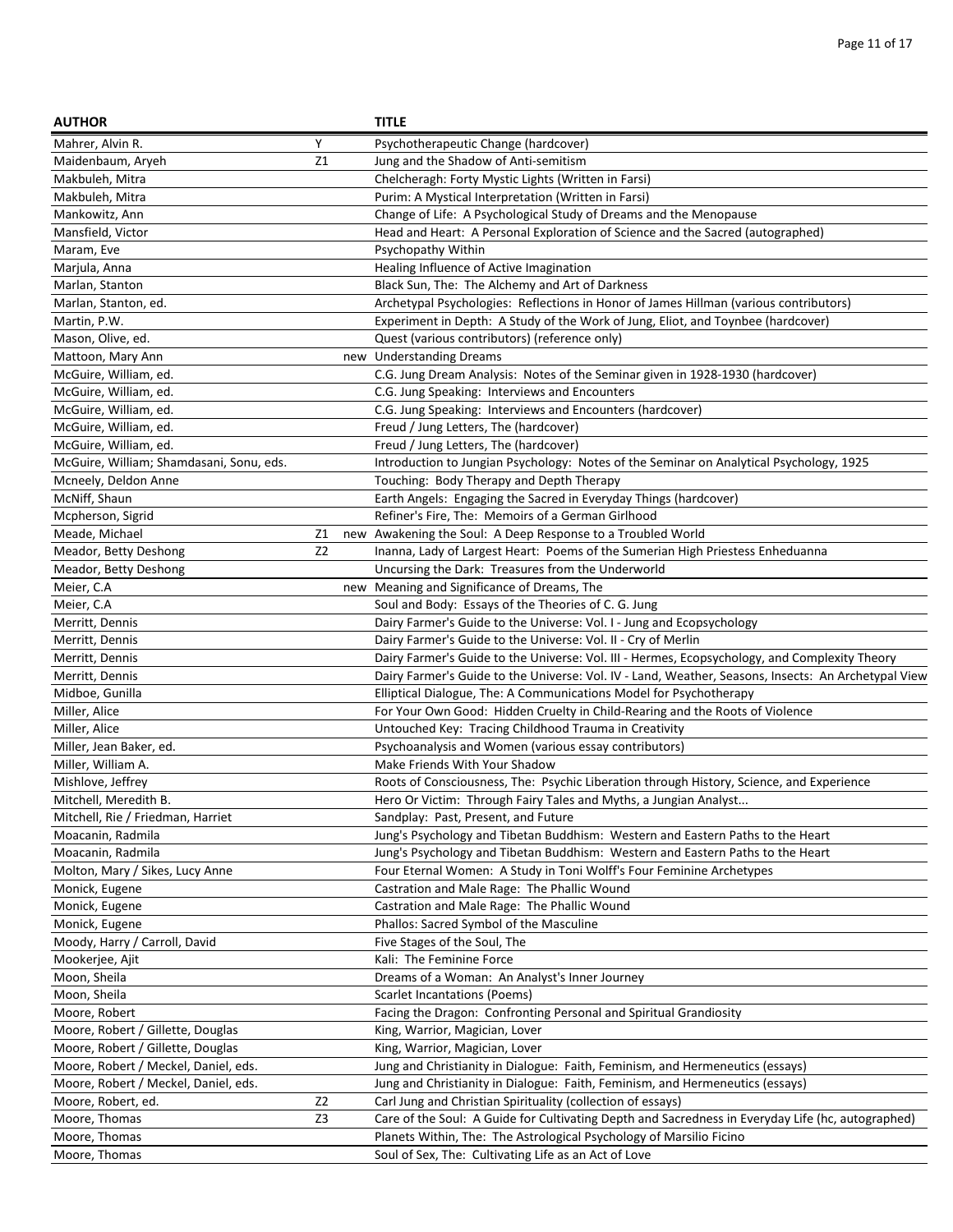| <b>AUTHOR</b>                            |                | <b>TITLE</b>                                                                                     |                        |
|------------------------------------------|----------------|--------------------------------------------------------------------------------------------------|------------------------|
| Murdock, Maureen                         |                | new Father's Daughters: Breaking the Ties That Bind                                              |                        |
| Murdock, Maureen                         |                | new Heroine's Journey, The: Woman's Quest for Wholeness                                          |                        |
| Nelson, John                             |                | Healing the Split: Madness or Trancendence? A New Understanding of the Crisis and Treatment      |                        |
| Nelson, Sally J.                         |                | Night Wings: A Soulful Dreaming and Writing Practice                                             |                        |
| Neumann, Erich                           |                | Amor and Psyche: The Psychic Development of the Feminine: A CommentaryApuleius                   |                        |
| Neumann, Erich                           |                | Amor and Psyche: The Psychic Development of the Feminine: A CommentaryApuleius                   |                        |
| Neumann, Erich                           |                | Archetypal World of Henry Moore (hardcover)                                                      |                        |
| Neumann, Erich                           |                | Art and the Creative Unconscious: Four Essays                                                    |                        |
| Neumann, Erich                           |                | Child, The: Structure and Dynamics of the Nascent Personality (hardcover)                        |                        |
| Neumann, Erich                           |                | Depth Psychology and a New Ethic (hardcover)                                                     |                        |
| Neumann, Erich                           |                | Great Mother, The: An Analysis of the Archetype                                                  |                        |
| Neumann, Erich                           |                | Origins and History of Consciousness, The                                                        |                        |
| Neumann, Erich                           |                | Origins and History of Consciousness, The                                                        |                        |
| Neumann, Micha                           |                | Relationship between C. G. Jung and Erich Neumann Based on their Correspondence (hardcover)      |                        |
| Nichols, Sallie                          |                | Jung and Tarot: An Archetypal Journey                                                            |                        |
| Nietzsche, Friedrich                     |                | new Thus Spoke Zarathustra (Kaufmann, Walter, translator)                                        |                        |
| Norman, Dorothy                          |                | Hero, The: Myth, Image, Symbol                                                                   |                        |
| Ochs, Carol                              |                | Behind the Sex of God: Toward a New Consciousness: Transcending Matriarchy and Patriarchy (hc)   |                        |
| O'Connor, Elizabeth                      | Z3             | Journey Inward-Journey Outward                                                                   |                        |
| O'Connor, Peter                          | Z <sub>4</sub> | Understanding Jung-Understanding Yourself                                                        |                        |
| Odajnyk, Walter                          |                | Archetype and Character: Power, Eros, Spirit, and Matter Personality Types                       |                        |
| Odajnyk, Walter                          |                | Gathering the Light: A Jungian View of Meditation                                                |                        |
| Odajnyk, Walter                          |                | Jung and Politics: The Political and Social Ideas of C. G. Jung                                  |                        |
| Ornstein, Robert E.                      |                | Psychology of Consciousness                                                                      |                        |
| Ostrowski-Sachs, Margaret                |                | From Conversations with C. G. Jung (pamphlet) (Reference only)                                   |                        |
| Otto, Rudolf                             |                | Idea of the Holy: An Inquiry into the Non-Rational Factor in the Idea of the Divine              |                        |
| Ouspensky. P.D.                          |                | In Search of the Miraculous: Fragments of an Unknown Teaching (hardcover)                        |                        |
| Ouspensky. P.D.                          |                | Psychology of Man's Possible Evolution (hardcover)                                               |                        |
| Owen, Michael                            |                | Jung and the Native American Moon Cycles: Rhythms of Influence                                   |                        |
| Pachter, Henry                           |                | Magic into Science - The Story of Paracelcus (hardcover)                                         |                        |
| Palmer, Helen                            |                | Enneagram, The: Understanding Yourself and the Others in Your Life (hardcover)                   |                        |
| Parabola                                 |                | new Leaning on the Moment: Interviews from Parabola (hardcover)                                  |                        |
| Paris, Ginette                           |                | Pagan Meditations: Aphrodite, Hestia, Artemis                                                    |                        |
| Paris, Ginette                           |                | Wisdom of the Psyche: Depth Psychology after Neuroscience                                        |                        |
| Parker, Rozsika                          |                | Subversive Stitch, The: Embroidery and the Making of the Feminine                                |                        |
| Pauwels, Louis                           |                | Gurdjieff (hardcover)                                                                            |                        |
| Pearson, Carol                           |                | Hero Within, The: Six Archetypes We Live By (expanded Edition)                                   |                        |
| Perera, Sylvia Brinton                   |                | Celtic Queen Maeve and Addiction: An Archetypal Perspective                                      |                        |
| Perera, Sylvia Brinton                   |                | Descent to the Goddess: A Way of Initiation for Women                                            |                        |
| Perera, Sylvia Brinton                   | Ζ4             | Scapegoat Complex, The: Toward a Mythology of Shadow and Guilt                                   |                        |
| Perry, John W.                           | Z <sub>5</sub> | Far Side of Madness                                                                              |                        |
| Perry, John W.                           |                | Lord of the Four Quarters: The Mythology of Kingship                                             |                        |
| Perry, John W.                           |                | Roots of Renewal in Myth and Madness: The Meaning of Psychotic Episodes (hardcover)              |                        |
| Perry, John W.                           |                | Self in the Psychotic Process: Its Symbolization in Schizophrenia                                |                        |
| <b>Philemon Series Publication</b>       |                | Analytical Psychology in Exile: The Correspondence of C. G. Jung and Erich Neumann               |                        |
| Philemon Series Publication              |                | Dream Interpretation Ancient and Modern: Notes from the Seminar Given in 1936-1941               |                        |
| <b>Philemon Series Publication</b>       |                | Jung / White Letters, The (hardcover)                                                            |                        |
| Philemon Series Publication              |                | Jung Contra Freud: The 1912 New York Lectures on the Theory of Psychoanalysis                    |                        |
| <b>Philemon Series Publication</b>       |                | On Psychological and Visionary Art: Notes from Jung's Lecture on Gerard de Nerval's "Aurelia"    |                        |
| <b>Philemon Series Publication</b>       |                | Question of Psychological Types, The: Jung and Hans Schmid-Guisan, 1915-1916 Corres. (hc)        |                        |
| Philemon Series Publication, Sonu S. ed. |                | new Black Books, The: C.G. Jung's Notebooks of Transformation: Vol. 1: Editorial Notes, Comments |                        |
| Philemon Series Publication, Sonu S. ed. | new            | Black Books, The: Vol. 2: Book 2: Nov 12 - Dec 29, 1913                                          |                        |
| Philemon Series Publication, Sonu S. ed. | new            | Black Books, The: Vol. 3: Book 3: Dec 30, 1913 - Jan 14, 1914                                    | <b>Black Books are</b> |
| Philemon Series Publication, Sonu S. ed. | new            | Black Books, The: Vol. 4: Book 4: Jan 14 - Mar 9, 1914                                           | stored outside the     |
| Philemon Series Publication, Sonu S. ed. | new            | Black Books, The: Vol. 5: Book 5: Mar 13, 1914 - Jan 30, 1916                                    | Library, but are       |
| Philemon Series Publication, Sonu S. ed. | new            | Black Books, The: Vol. 6: Book 6: Jan 30, 1916 - May 21, 1917                                    | available to check     |
| Philemon Series Publication, Sonu S. ed. | new            | Black Books, The: Vol. 7: Book 7: May 21, 1917 - Dec 15, 1932                                    | out (limited use)      |
| Phillips, Dorothy Berkley, et al         |                | Choice is Always Ours, The: An Anthology on the Religious Way (hardcover)                        |                        |
|                                          |                |                                                                                                  |                        |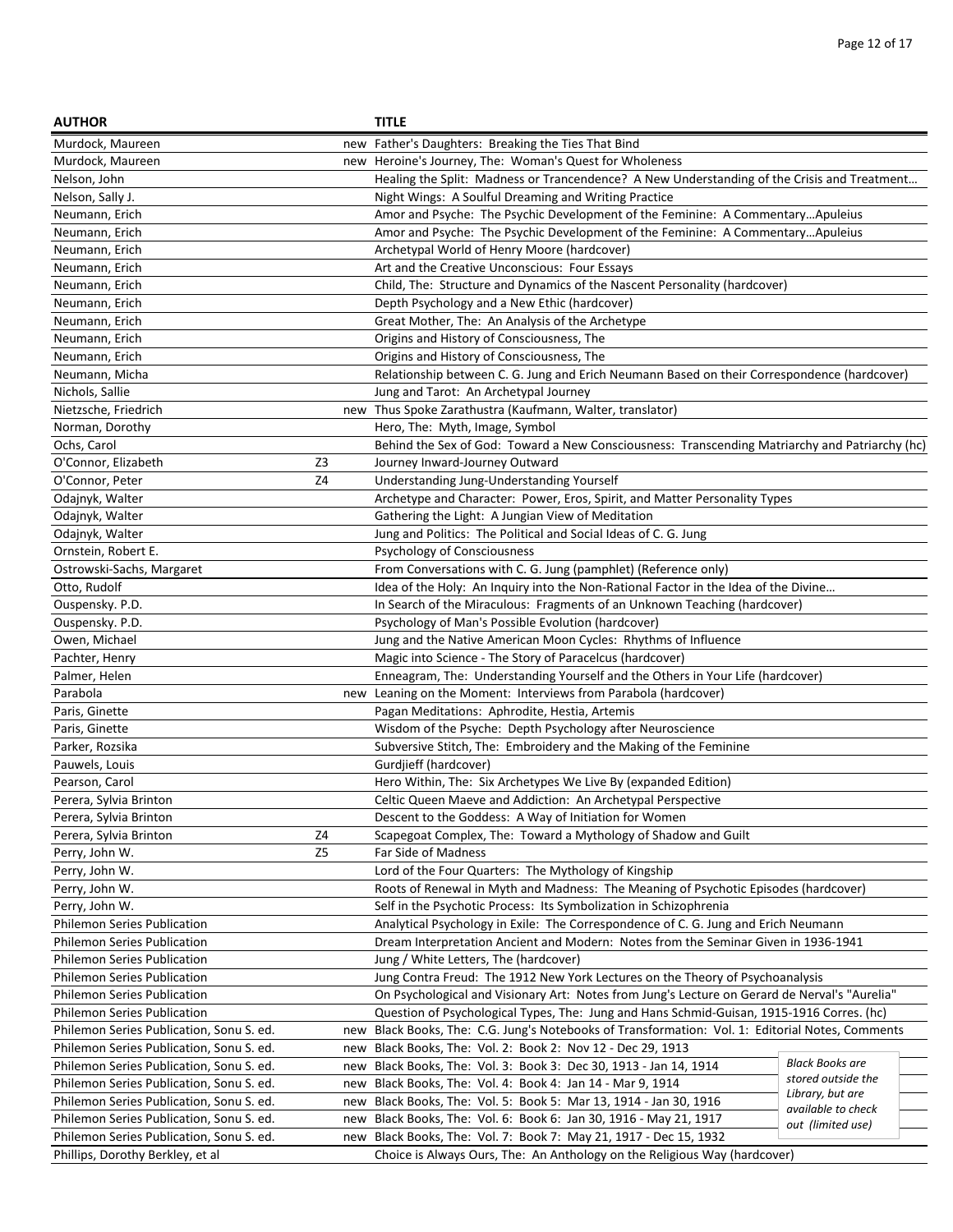| <b>AUTHOR</b>                         |                | <b>TITLE</b>                                                                                     |
|---------------------------------------|----------------|--------------------------------------------------------------------------------------------------|
| Piaget, Jean                          |                | new Play, Dreams, and Imitation in Childhood                                                     |
| Plotinus                              |                | Enneads, The (Stephen MacKenna, translator)                                                      |
| Prabhupada, A. C. Bhaktivedanta Swami |                | Bhagavad-Gita As It Is: Abridged Edition                                                         |
| Pratt, Jane Abbott                    |                | Consciousness and Sacrifice: The Indian Myth of Manu                                             |
| Prochaska, Harry                      |                | new Amplification of Symbols                                                                     |
| Progoff, Ira                          |                | At a Journal Workshop: The Basic Text and Guide for Using the Intensive Journal (hardcover)      |
| Progoff, Ira                          |                | Death and Rebirth of Psychology: An Integrative Evaluation of Freud, Adler, Jung, and Rank (hc)  |
| Progoff, Ira                          |                | Depth Psychology and Modern Man: A New View of the Magnitude of Human Personality (hc)           |
| Progoff, Ira                          |                | Jung, Synchronicity, and Human Destiny: Jung's Theory of Meaningful Coincidence (Julian Pr, '73) |
| Progoff, Ira                          |                | Jung, Synchronicity, and Human Destiny: Noncausal Dimensions of Human Experience (Dell Pr, '75)  |
| Progoff, Ira                          | Z <sub>5</sub> | Jung's Psychology and Its Social Meaning                                                         |
| Psychological Studies Guild           | Z <sub>6</sub> | Seeded Furrow, The (various manuscripts for Sheila Moon)                                         |
| Psychology Club, NY, sponsor          |                | Carl Gustav Jung: 1875-1961 - A Memorial Meeting (pamphlet) (reference only)                     |
| Psychology Today                      |                | Psycho Sources: A Psychology Resource Catalog (1973)                                             |
| Qualls-Corbett                        |                | Sacred Prostitute, The                                                                           |
| Quinines, Ricardo                     |                | Dante Alighieri                                                                                  |
| Raffa, Jean Benedict                  |                | Bridge to Wholeness, The: A Feminine Alternative to the Hero Myth                                |
| Rainer, Tristine                      |                | New Diary, The: How to Use a Journal for Self-Guidance and Expanded Creativity                   |
| Reich, Wilhelm                        |                | Character Analysis: Third, Enlarged Edition                                                      |
| Reis, Patricia                        |                | Daughters of Saturn: From Father's Daughter to Creative Woman (hardcover)                        |
| Ribi, Alfred                          |                | new Search for Roots, The: C.G. Jung and the Tradition of Gnosis                                 |
| Rinpoche, Sogyal                      |                | new Tibetan Book of Living and Dying, The (hardcover)                                            |
| Roberts, Richard                      |                | Tales For Jung Folk: Original Fairytales for Persons of All Ages                                 |
| Rogers-Gardner, Barbara               |                | Jung and Shakespeare: Hamlet, Othello, and the Tempest                                           |
| Rollins, Wayne                        |                | Jung and the Bible                                                                               |
| Romanyshyn, Robert                    |                | new Mirror and Metaphor: Images and Stories of Psychological Life                                |
| Romanyshyn, Robert                    |                | Soul in Grief, The: Love, Death, and Transformation                                              |
| Romanyshyn, Robert                    |                | Technology as Symptom and Dream                                                                  |
| Roscher, Wilhelm / Hillman, James     |                | Pan and the Nightmare: Two Essays                                                                |
| Rosen, David                          |                | Tao of Jung, The: The Way of Integrity                                                           |
| Rosen, David                          |                | Transforming Depression: Healing the Soul Through Creativity                                     |
| Rosengarten, Arthur                   |                | new Tarot and Psychology: Spectrums of Possibility                                               |
| Rosengarten, Arthur                   |                | new Tarot of the Future: Raising Spiritual Consciousness                                         |
| Rosengarten, Arthur                   |                | new Tarot of the Nine Paths (Rosengarten's Tarot Card Deck)                                      |
| Rosenzweig, Saul                      |                | Historic Expedition to America (1909), The: Freud, Jung, and Hall the King-Maker                 |
| Roszak, Gomes, Kanner, eds.           | Z6             | Ecopsychology: Restoring the Earth, Healing the Mind (autographed)                               |
| Rothenberg, Rose Emily                | Z7             | Jewel in the Wound, The: How the Body Expresses the Needs of the Psyche                          |
| Rowland, Susan                        |                | C. G. Jung in the Humanities: Taking the Soul's Path                                             |
| Rowland, Susan                        |                | new C. G. Jung in the Humanities: Taking the Soul's Path (autographed)                           |
| Rumi, Jelaluddin                      |                | This Longing: Poetry, Teaching Stories, and Selected Letters (Barks / Moyne, translators)        |
| Rutter, Peter                         |                | Sex in the Forbidden Zone: When Men in Power Betray Women's Trust (hc, autographed)              |
| Rutter, Virginia Beane                |                | Woman Changing Woman: Feminine Psychology Reconceived Through Myth and Experience (hc)           |
| Ryan, Robert                          |                | Strong Eye of Shamanism, The                                                                     |
| Sabini, Meredith, ed.                 |                | new Earth Has a Soul, The: C.G. Jung On Nature, Technology, and Modern Life (excerpts)           |
| Sams, Jamie                           |                | 13 Original Clan Mothers, The: Your Sacred Path to Discoveringthe Feminine                       |
| Samuels, Andrew                       |                | Jung and the Post-Jungians                                                                       |
| Samuels, Andrew                       |                | Plural Psyche, The: Personality, Morality, and the Father                                        |
| Samuels, Andrew, ed.                  |                | Father, The: Contemporary Jungian Perspectives (a collection of essays) (hardcover)              |
| Samuels, Andrew, et al                |                | Critical Dictionary of Jungian Analysis, A                                                       |
| Sandner, D. and Wong, S., eds.        |                | new Sacred Heritage, The: The Influence of Shamanism on Analytical Psychology (essays)           |
| Sandner, Donald                       |                | Navajo Symbols of Healing: A Jungian Exploration of Ritual, Image, and Medicine                  |
| Sanford, John A.                      | new            | Between People: Communicating One-to-One                                                         |
| Sanford, John A.                      |                | Dreams and Healing                                                                               |
| Sanford, John A.                      |                | Dreams and Healing                                                                               |
| Sanford, John A.                      |                | Dreams: God's Forgotten Language (hardcover)                                                     |
| Sanford, John A.                      |                | Evil, the Shadow Side of Reality                                                                 |
| Sanford, John A.                      |                | <b>Healing and Wholeness</b>                                                                     |
| Sanford, John A.                      |                | Healing Body and Soul: The Meaning of Illness in the New Testament and in Psychotherapy          |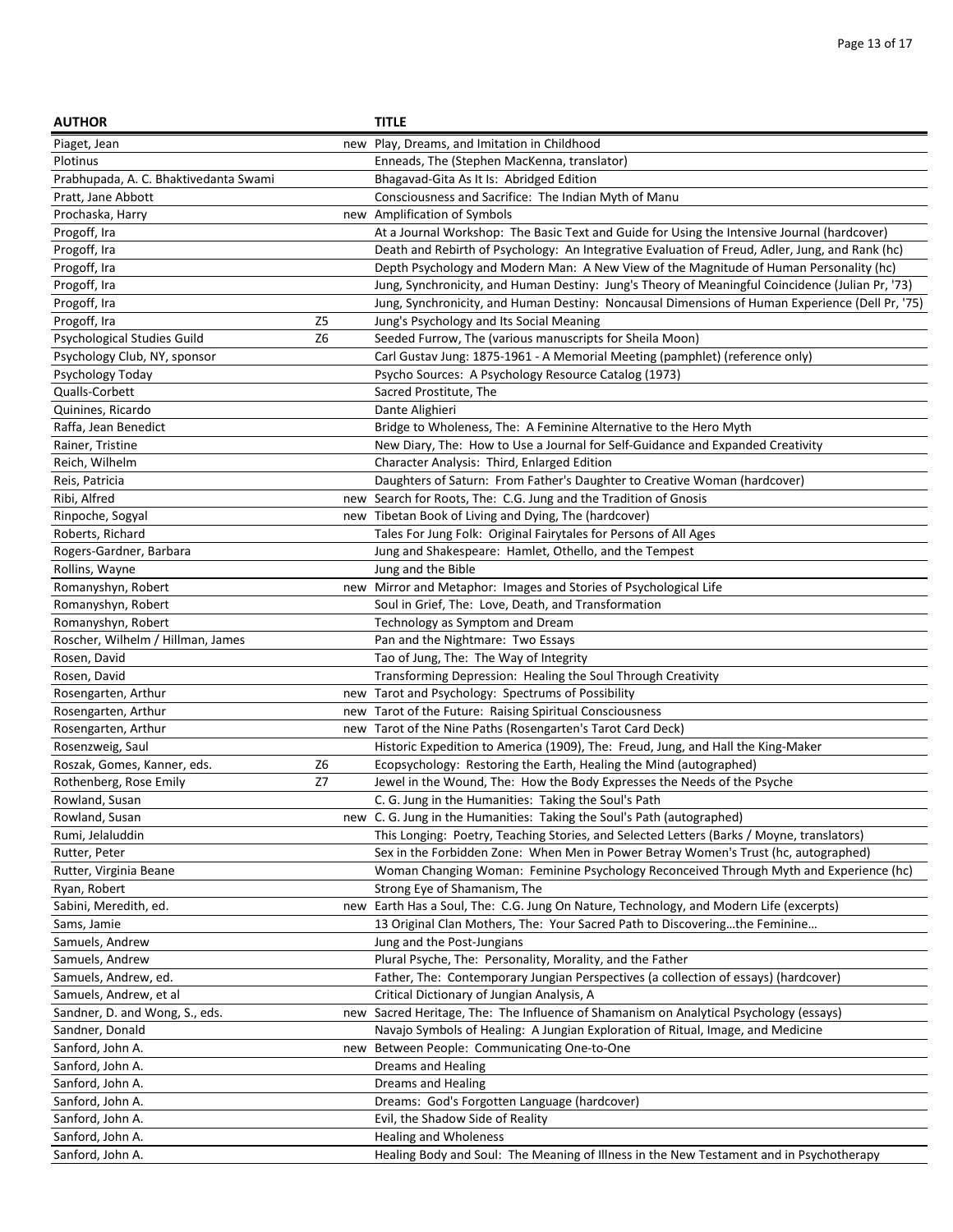| <b>AUTHOR</b>                            |     | <b>TITLE</b>                                                                                       |
|------------------------------------------|-----|----------------------------------------------------------------------------------------------------|
| Sanford, John A.                         |     | Healing Body and Soul: The Meaning of Illness in the New Testament and in Psychotherapy            |
| Sanford, John A.                         |     | Invisible Partners, The: How the Male and Female in Each of Us Affects Our Relationships           |
| Sanford, John A.                         |     | Jesus, Paul and Depth Psychology (pamphlet)                                                        |
| Sanford, John A.                         |     | King Saul: The Tragic Hero: A Study in Individuation                                               |
| Sanford, John A.                         |     | Kingdom Within, The: A Study of the Inner Meaning of Jesus' Sayings (hardcover)                    |
| Sanford, John A.                         |     | Man Who Lost His Shadow, The: A Novel (hardcover)                                                  |
| Sanford, John A.                         |     | Man Who Wrestled With God, The: A Study of Individuation Based on Four Bible Stories (hc)          |
| Sanford, John A.                         |     | Mystical Christianity: A Psychological Commentary on the Gospel of John                            |
| Sanford, John A.                         |     | new Soul Journey: A Jungian Analyst Looks at Reincarnation                                         |
| Sanford, John A.                         | Z7  | Strange Trial of Mr. Hyde, The: A New Look at the Nature of Human Evil (hardcover)                 |
| Sanford, Katherine A.                    | Z8  | Serpent and the Cross, The: Healing the Split Through Active Imagination (hardcover, autographed)  |
| Sardello, Robert                         |     | Facing the World with Soul: The Reimagination of Modern Life                                       |
| Sardello, Robert, and Severson, Randolph |     | Money and the Soul of the World                                                                    |
| Savary, Berne, and Williams              |     | Dreams and Spiritual Growth: A Judeo-Christian Way of Dreamwork                                    |
| Schaer, Hans                             |     | Religion and the Cure of Souls in Jung's Psychology (hardcover)                                    |
| Schapira, Laurie                         |     | Cassandra Complex - Living With Disbelief: A Modern Perspective on Hysteria                        |
| Schwartz-Salant, N. and Stein, M. eds.   |     | Borderline Personality in Analysis, The (a collection of essays, 1988)                             |
| Schwartz-Salant, N. and Stein, M. eds.   | new | Dreams in Analysis (a collection of essays 1990)                                                   |
| Schwartz-Salant, N. and Stein, M. eds.   |     | Gender and Soul in Psychotherapy (a collection of essays, 1992)                                    |
| Schwartz-Salant, Nathan                  |     | Borderline Personality: Vision and Healing                                                         |
| Schwartz-Salant, Nathan                  |     | Jung on Alchemy (selected excerpts)                                                                |
| Schwartz-Salant, Nathan                  |     | Narcissism and Character Transformation: The Psychology of Narcissistic Character Disorders        |
| Sedgwick, David                          |     | new Introduction to Jungian Psychotherapy: The Theraputic Relationship                             |
| Segal, Robert                            |     | Gnostic Jung, The                                                                                  |
| Segaller, Stephen, and Berger, Merrill   |     | new Wisdom of the Dream, The: The World of C.G. Jung (hardcover)                                   |
| Sexton, Mary Patricia                    |     | Dante/Jung Correspondence                                                                          |
| Shah, Indries                            |     | Magic Monastery, The                                                                               |
| Shah, Indries                            |     | Way of the Sufi, The                                                                               |
| Shalit, Erel                             |     | Complex, The: Transformation from Archetype to Ego                                                 |
| Shamdasani, Sonu                         |     | C. G. Jung: A Biography in Books (reference only)                                                  |
| Sharp, Daryl                             |     | C. G. Jung Lexicon: A Primer of Terms & Concepts                                                   |
| Sharp, Daryl                             |     | Chicken Little, The Inside Story: A Jungian Romance (a novel)                                      |
| Sharp, Daryl                             |     | Living Jung, the Good and the Better                                                               |
| Sharp, Daryl                             |     | Personality Types: Jung's Model of Typology                                                        |
| Sharp, Daryl                             |     | Personality Types: Jung's Model of Typology                                                        |
| Sharp, Daryl                             |     | Secret Raven, The: Conflict and Transformation in the Life of Franz Kafka                          |
| Sharp, Daryl                             |     | Survival Papers, The: Anatomy of a Midlife Crisis                                                  |
| Sharp, Daryl                             |     | Who Am I, Really?: Personality, Soul and Individuation                                             |
| Sharpless, F. Parvin                     |     | Myth of the Fall, The: Literature of Innocence and Experience                                      |
| Shelburne, Walter                        |     | Mythos and Logos in the Thought of Carl Jung: The Collective Unconscious in Scientific Perspective |
| Shulman, Helene                          |     | Living at the Edge of Chaos: Complex Systems in Culture and Psyche                                 |
| Sibbald, Luella                          | Z8  | One With the Water Jar, The: Astrology, The Aquarian Age, and Jesus of Nazareth (pamphlet)         |
| Sidoli, Mara                             | Z9  | Unfolding Self, The: Separation and Individuation                                                  |
| Siegelman, Ellen Y.                      |     | Metaphor and Meaning in Psychotherapy (hardcover)                                                  |
| Signell, Karen A.                        |     | Wisdom of the Heart: Working with Women's Dreams (autographed)                                     |
| Singer, June                             |     | Androgyny: Toward a New Theory of Sexuality (hardcover)                                            |
| Singer, June                             |     | Boundaries of the Soul: The Practice of Jung's Psychology (hardcover)                              |
| Singer, June                             |     | Boundaries of the Soul: The Practice of Jung's Psychology (paperback)                              |
| Singer, June                             |     | Gnostic Book of Hours, A: Keys to Inner Wisdom (hardcover)                                         |
| Singer, June                             |     | Gnostic Book of Hours, A: Keys to Inner Wisdom (hardcover)                                         |
| Singer, June                             |     | Seeing Through the Visible World: Jung, Gnosis, and Chaos (hardcover)                              |
| Singer, Thomas, ed.                      |     | new Psyche and the City: A Soul's Guide to the Modern Metropolis (essays)                          |
| Singer, Thomas, ed.                      |     | Vision Thing, The: Myth, Politics, and Psyche in the World (essays)                                |
| Singer, Thomas, ed.                      |     | Vision Thing, The: Myth, Politics, and Psyche in the World (essays)                                |
| Sjoo and Mor                             |     | Great Cosmic Mother, The: Rediscovering the Religion of the Earth                                  |
| Skafte, Dianne                           |     | Listening to the Oracle: The Ancient Art of Finding Guidance in Signs and Symbols (hardcover)      |
| Skafte, Dianne                           |     | Listening to the Oracle: The Ancient Art of Finding Guidance in Signs and Symbols (hardcover)      |
| Sliker, Gretchen                         |     | Multiple Mind: Healing the Split in Psyche and World                                               |
|                                          |     |                                                                                                    |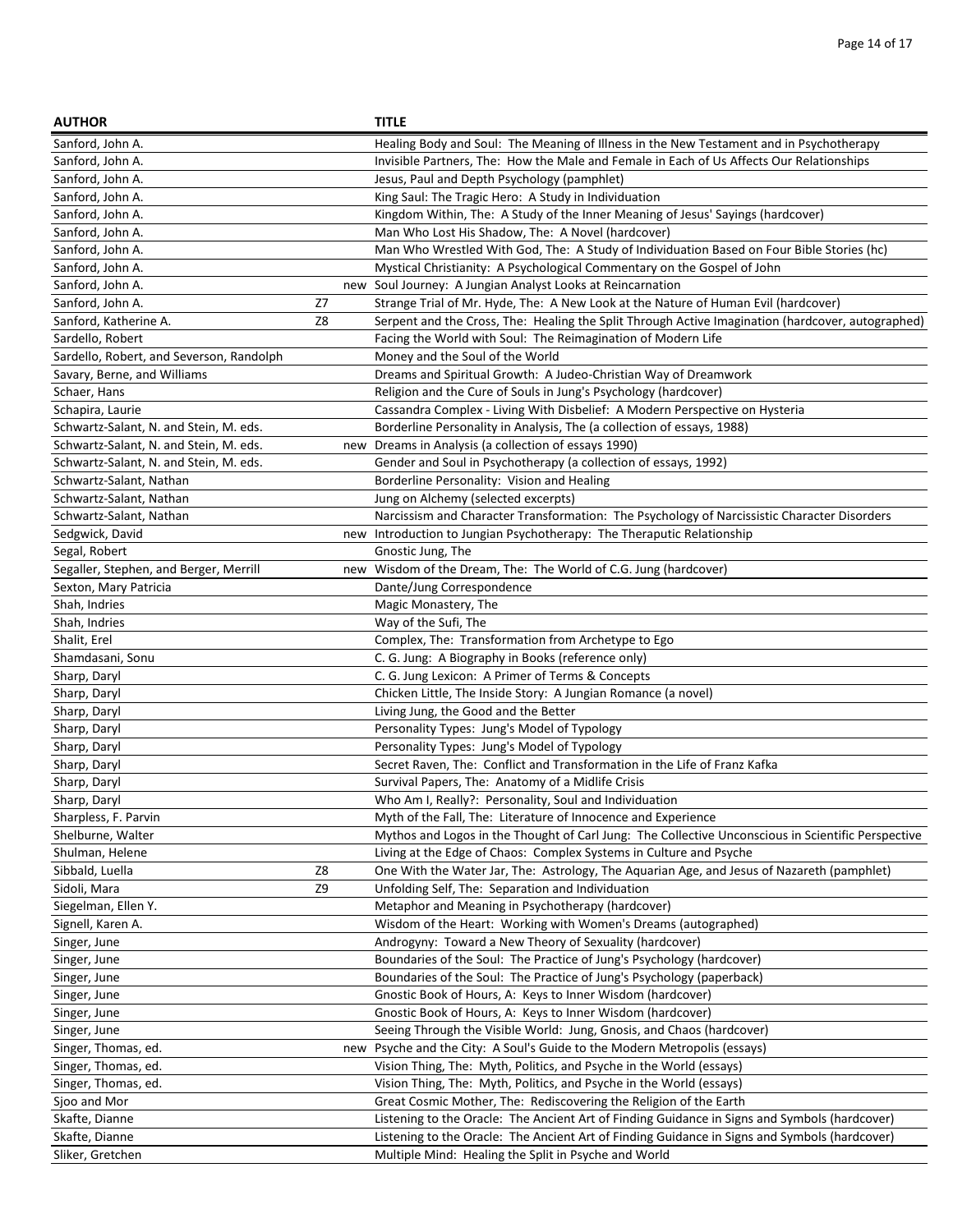| <b>AUTHOR</b>                            |     | <b>TITLE</b>                                                                               |
|------------------------------------------|-----|--------------------------------------------------------------------------------------------|
| Slusser, Gerald                          |     | From Jung to Jesus: Myth and Consciousness in the New Testament                            |
| Smith, Betty                             | Z9  | Greek Dialogues, The: Explorations in Myth                                                 |
| Smith, Huston                            | Z10 | Religions of Man, The                                                                      |
| Smith, Huston                            | new | Soul of Christianity, The (hardcover)                                                      |
| Smith, Huston                            |     | new World's Religions, The: Revised and Updated                                            |
| Smith, Michael                           |     | Jung and Shamanism in Dialogue: Retrieving the Soul / Retrieving the Sacred                |
| Snider, Clifton                          |     | new Stuff that Dreams are Made On, The: A Jungian Interpretation of Literature             |
| Spiegelman, J. Marvin                    |     | Buddhism and Jungian Psychgology                                                           |
| Spiegelman, J. Marvin                    |     | Divine Waba, The: Within, Among, Between, Around: A Jungian Exploration of Spiritual Paths |
| Spiegelman, J. Marvin                    |     | Divine Waba, The: Within, Among, Between, Around: A Jungian Exploration of Spiritual Paths |
| Spiegelman, J. Marvin                    |     | Hinduism and Jungian Psychology                                                            |
| Spiegelman, J. Marvin                    |     | Judaism and Jungian Psychology (hardcover)                                                 |
| Spiegelman, J. Marvin                    |     | Jungian Psychgology and the Passions of the Soul                                           |
| Spiegelman, J. Marvin                    |     | Nymphomaniac, The                                                                          |
| Spiegelman, J. Marvin                    |     | Psychotherapy as a Mutual Process                                                          |
| Spiegelman, J. Marvin                    |     | Quest, The                                                                                 |
| Spiegelman, J. Marvin                    |     | Reich, Jung, Regardie & Me: The Unhealed Healer                                            |
| Spiegelman, J. Marvin                    |     | Rider Haggard, Henry Miller & I: The Unpublished Writer                                    |
| Spiegelman, J. Marvin                    |     | Tree, The: Tales in Psycho-Mythology (hardcover)                                           |
| Spiegelman, J. Marvin, ed.               |     | Catholicism and Jungian Psychology (essays)                                                |
| Spiegelman, J. Marvin, ed.               |     | Catholicism and Jungian Psychology (essays)                                                |
| Spiegelman, J. Marvin, ed.               |     | Jungian Analysts: Their Visions and Vulnerabilities (essays)                               |
| Spiegelman, J. Marvin, ed.               |     | Jungian Analysts: Their Visions and Vulnerabilities (essays)                               |
| Spiegelman, J. Marvin, ed.               |     | Modern Jew In Search of a Soul, A (essays)                                                 |
| Spiegelman, J. Marvin, ed.               |     | Protestantism and Jungian Psychology (essays)                                              |
| Spiegelman, J. Marvin, ed.               |     | Sufism, Islam and Jungian Psychgology                                                      |
| Spoto, Angelo                            |     | Jung's Typology in Perspective                                                             |
| Stein, Murray                            |     | In Midlife: A Jungian Perspective                                                          |
| Stein, Murray                            |     | Jung on Evil (a collection of Jung's writings)                                             |
| Stein, Murray                            |     | Jung's Map of the Soul                                                                     |
| Stein, Murray                            |     | Jung's Map of the Soul                                                                     |
| Stein, Murray                            |     | Jung's Map of the Soul                                                                     |
| Stein, Murray                            |     | Jung's Treatment of Christianity: The Psychotherapy of a Religious Tradition               |
| Stein, Murray                            |     | Outside Inside and All Around: And Other Essays in Jungian Psychology                      |
| Stein, Murray                            |     | Practicing Wholeness: Analytical Psychology and Jungian Thought                            |
| Stein, Murray                            |     | Principle of Individuation, The: Toward the Development of Human Consciousness             |
| Stein, Murray                            | Z10 | Solar Conscience, Lunar Conscience: An Essay on Morality, Lawfulness, and Justice          |
| Stein, Murray, and Arzt, Thomas, eds.    |     | Z11 new Jung's Red Book for our Time (Reader's Edition) Volume 1 (essays)                  |
| Stein, Murray, and Arzt, Thomas, eds.    |     | new Jung's Red Book for our Time (Reader's Edition) Volume 2 (essays)                      |
| Stein, Murray, and Arzt, Thomas, eds.    |     | new Jung's Red Book for our Time (Reader's Edition) Volume 3 (essays)                      |
| Stein, Murray, and Corbett, Lionel, eds. |     | Psyche's Stories: Modern Jungian Interpretations of Fairy Tales, Volume 1 (essays)         |
| Stein, Murray, and Moore, Robert, eds.   |     | Jung's Challenge to Contemporary Religion (A Collection of Essays)                         |
| Stein, Murray, ed.                       |     | Jungian Analysis (A Collection of Essays) (hardcover)                                      |
| Stein, Murray, ed.                       |     | new Mad Parts of Sane People in Analysis (essays)                                          |
| Stein, Robert                            |     | Incest and Human Love: The Betrayal of the Soul in Psychotherapy                           |
| Stern, Paul J.                           |     | C.G. Jung: The Haunted Prophet (hardcover)                                                 |
| Stevens, Anthony                         |     | Archetypes: A Natural History of the Self                                                  |
| Stevens, Anthony                         |     | Archetypes: A Natural History of the Self                                                  |
| Stevens, Anthony                         |     | Jung                                                                                       |
| Stevens, Anthony                         |     | new Two Million-Year-Old Self, The                                                         |
| Storm, Hyemeyohsts                       |     | Seven Arrows                                                                               |
| Storr, Anthony                           |     | C.G. Jung                                                                                  |
| Storr, Anthony                           |     | Jung, The Essential (selected excerpts)                                                    |
| Storr, Anthony                           |     | Jung, The Essential (selected excerpts)                                                    |
| Storr, Anthony                           |     | Solitude: A Return to the Self                                                             |
| Swedenborg, Emanuel                      |     | Swedenborg's Journal of Dreams 1743-1744                                                   |
| Tarnas, Becca                            | new | Journey to the Imaginal Realm                                                              |
| Tarnas, Richard                          |     | Prometheus the Awakener                                                                    |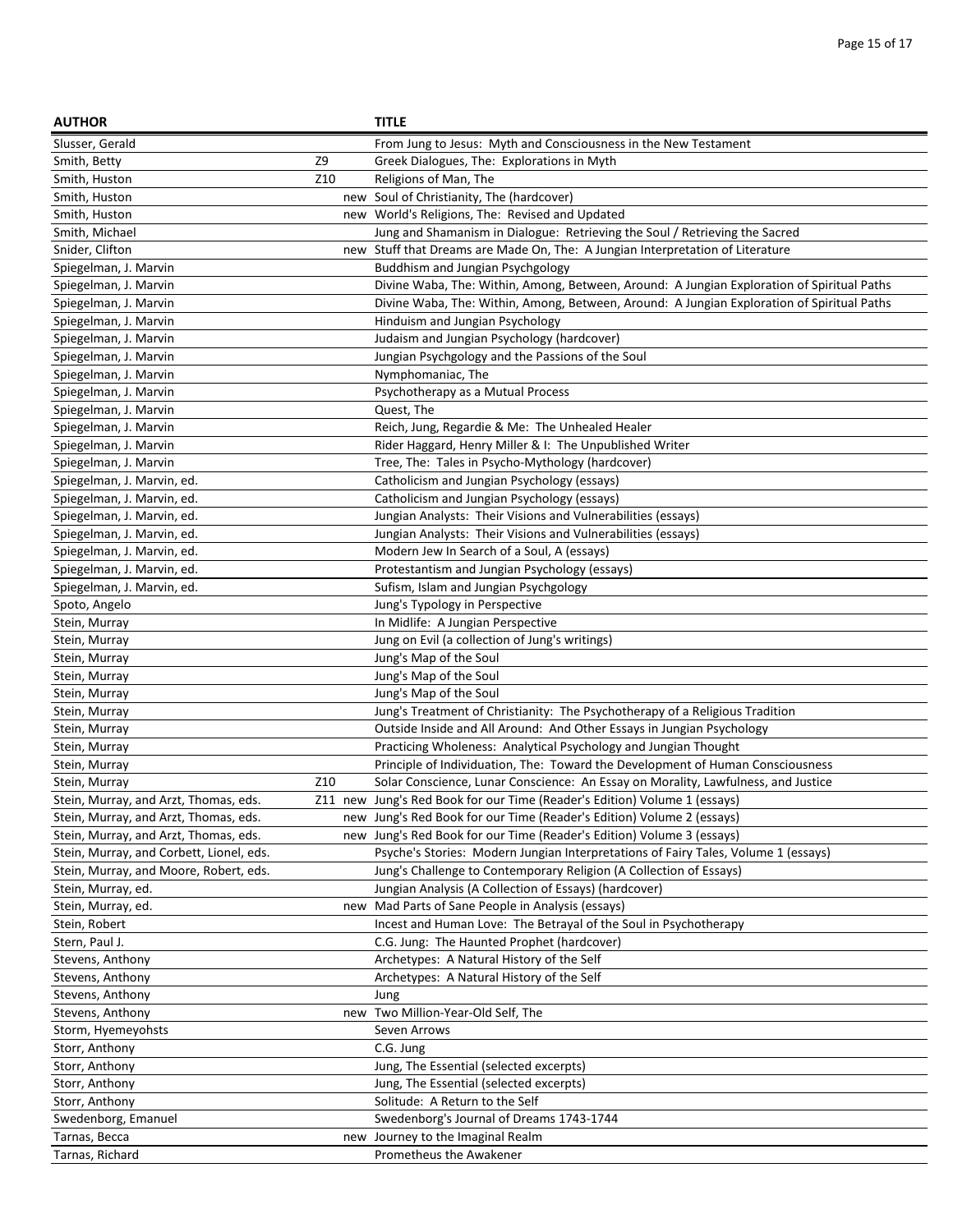| <b>AUTHOR</b>                         |     | <b>TITLE</b>                                                                                                                                      |
|---------------------------------------|-----|---------------------------------------------------------------------------------------------------------------------------------------------------|
| Tart, Charles, ed                     | Z11 | Altered States of Consciousness (a collection of essays)                                                                                          |
| Taschen, Publisher                    | Z12 | Book of Symbols, The: The Archive for Research in Archetypal Symbolism (hardcover)                                                                |
| Tauber, Marianne                      |     | new Soul's Ministrations, The: An Imaginal Journey through Crisis                                                                                 |
| Taylor, Thomas                        |     | Eleusinian and Bacchic Mysteries, The (hardcover)                                                                                                 |
| Te Paske, Bradley                     |     | Rape and Ritual: A Psychological Study                                                                                                            |
| Thomas, Gail, ed.                     |     | Muses, The (a collection of essays)                                                                                                               |
| Thompson, Helen                       |     | new Journey Toward Wholeness: A Jungian Model of Adult Spiritual Growth                                                                           |
| Tiberghien, Susan                     |     | new Looking for Gold: A Year in Jungian Analysis                                                                                                  |
| Tower, Virginia                       |     | Process of Intuition                                                                                                                              |
| Tuby, Molly                           |     | In the Wake of Jung (a collection of essays/articles)                                                                                             |
| Ulanov, Ann                           |     | Female Ancestors of Christ, The                                                                                                                   |
| Ulanov, Ann                           |     | Feminine, The: In Jungian Psychology and Christian Theology (hardcover)                                                                           |
| Ulanov, Ann                           |     | Finding Space: Winnicott, God, and Psychic Reality (hardcover)                                                                                    |
| Ulanov, Ann / Barry Ulanov            |     | Cinderella and Her Sisters: The Envied and the Envying                                                                                            |
| Ulanov, Ann / Barry Ulanov            |     | Transforming Sexuality: The Archetypal World of Anima and Animus                                                                                  |
| Ulanov, Barry                         |     | Jung and the Outside World                                                                                                                        |
| Ulanov, Barry, et al                  |     | Men and Women: Sexual Ethics in Turbulent Times (essays)                                                                                          |
| Van der Post, Laurens                 |     | Jung and the Story of Our Time                                                                                                                    |
| Van der Post, Laurens                 |     | Jung and the Story of Our Time                                                                                                                    |
| Vaughan, Frances                      |     | Shadows of the Sacred - Seeing Through Spiritual Illusions                                                                                        |
| Vaughn-Lee, Llewellyn                 |     | Call and the Echo, The: Sufi Dreamwork and the Psychology of the Beloved                                                                          |
| Vaughn-Lee, Llewellyn                 |     | Lover and the Sepent, The: Dreamwork Within a Sufi Tradition                                                                                      |
| Vitale, et al                         |     | Fathers and Mothers (essays, various contributors) (see also Berry, Patricia, ed.)                                                                |
| Vogt, Gregory Max                     |     | Return to Father: Archetypal Dimensions of the Patriarch                                                                                          |
| Von der Heydt, Vera                   | Z12 | Prospects for the Soul: Soundings in Jungian Psychology and Religion                                                                              |
| Von Franz / Hillman                   | Z13 | Jung's Typology, Lectures on                                                                                                                      |
| Von Franz, Marie-Louise               |     | Alchemical Active Imagination                                                                                                                     |
| Von Franz, Marie-Louise               |     | Alchemy                                                                                                                                           |
| Von Franz, Marie-Louise               |     | Alchemy                                                                                                                                           |
|                                       |     |                                                                                                                                                   |
| Von Franz, Marie-Louise               |     | Archetypal Patterns in Fairy Tales                                                                                                                |
| Von Franz, Marie-Louise               |     | C.G. Jung: His Myth in Our Time                                                                                                                   |
| Von Franz, Marie-Louise               |     | Creation Myths, Patterns of Creativity Mirrored in                                                                                                |
| Von Franz, Marie-Louise               |     | new Dreams: A Study of the Dreams of Jung, Descartes, Socrates, and more (hardcover)<br>Feminine in Fairy Tales, Problems of the (lecture series) |
| Von Franz, Marie-Louise               |     |                                                                                                                                                   |
| Von Franz, Marie-Louise               |     | Golden Ass of Apuleius, A Psychological Interpretation of the<br>Individuation in Fairy Tales                                                     |
| Von Franz, Marie-Louise               |     |                                                                                                                                                   |
| Von Franz, Marie-Louise               |     | Individuation in Fairy Tales                                                                                                                      |
| Von Franz, Marie-Louise               |     | Interpretation of Fairy Tales: An Introduction to the Psychology of Fairy Tales                                                                   |
| Von Franz, Marie-Louise               |     | Interpretation of Fairy Tales: An Introduction to the Psychology of Fairy Tales                                                                   |
| Von Franz, Marie-Louise               |     | On Divination and Synchronicity: The Psychology of Meaningful Chance                                                                              |
| Von Franz, Marie-Louise               |     | On Divination and Synchronicity: The Psychology of Meaningful Chance                                                                              |
| Von Franz, Marie-Louise               |     | On Dreams and Death: A Jungian Interpretation                                                                                                     |
| Von Franz, Marie-Louise               |     | Projection and Recollection in Jungian Psychology: Reflections of the Soul (hardcover)                                                            |
| Von Franz, Marie-Louise               |     | Puer Aeternus (hardcover)                                                                                                                         |
| Von Franz, Marie-Louise               |     | Redemption Motifs in Fairytales, The Psychological Meaning of                                                                                     |
| Von Franz, Marie-Louise               |     | Shadow and Evil in Fairy Tales                                                                                                                    |
| Von Franz, Marie-Louise               |     | Time: Rhythm and Repose                                                                                                                           |
| Von Franz, Marie-Louise / Boa, Fraser |     | Way of the Dream: In Conversation with Fraser Boa (hardcover)                                                                                     |
| Waley, Arthur                         |     | Way and Its Power, The: A Study of the Tao Te Ching and its Place in Chinese Thought (hardcover)                                                  |
| Walker, Barbara G.                    |     | new Crone, The: Woman of Age, Wisdom, and Power                                                                                                   |
| Walker, Barbara G.                    | Z13 | Skeptical Feminist, The: Discovering the Virgin, Mother, and Crone (hardcover)                                                                    |
| Watkins, Mary                         | Z14 | Invisible Guests: The Development of Imaginal Dialogues                                                                                           |
| Watkins, Mary                         |     | <b>Waking Dreams</b>                                                                                                                              |
| Watkins, Mary                         |     | <b>Waking Dreams</b>                                                                                                                              |
| Weaver, Rix                           |     | Old Wise Woman, The: A Study of Active Imagination (hardcover)                                                                                    |
| Wehr, Gerhard                         |     | Jung, A Biography (hardcover)                                                                                                                     |
| Wehr, Gerhard                         |     | Portrait of Jung: An Illustrated Biography                                                                                                        |
| Weinrib, Estelle                      |     | Images of the Self: The Sandplay Therapy Process                                                                                                  |